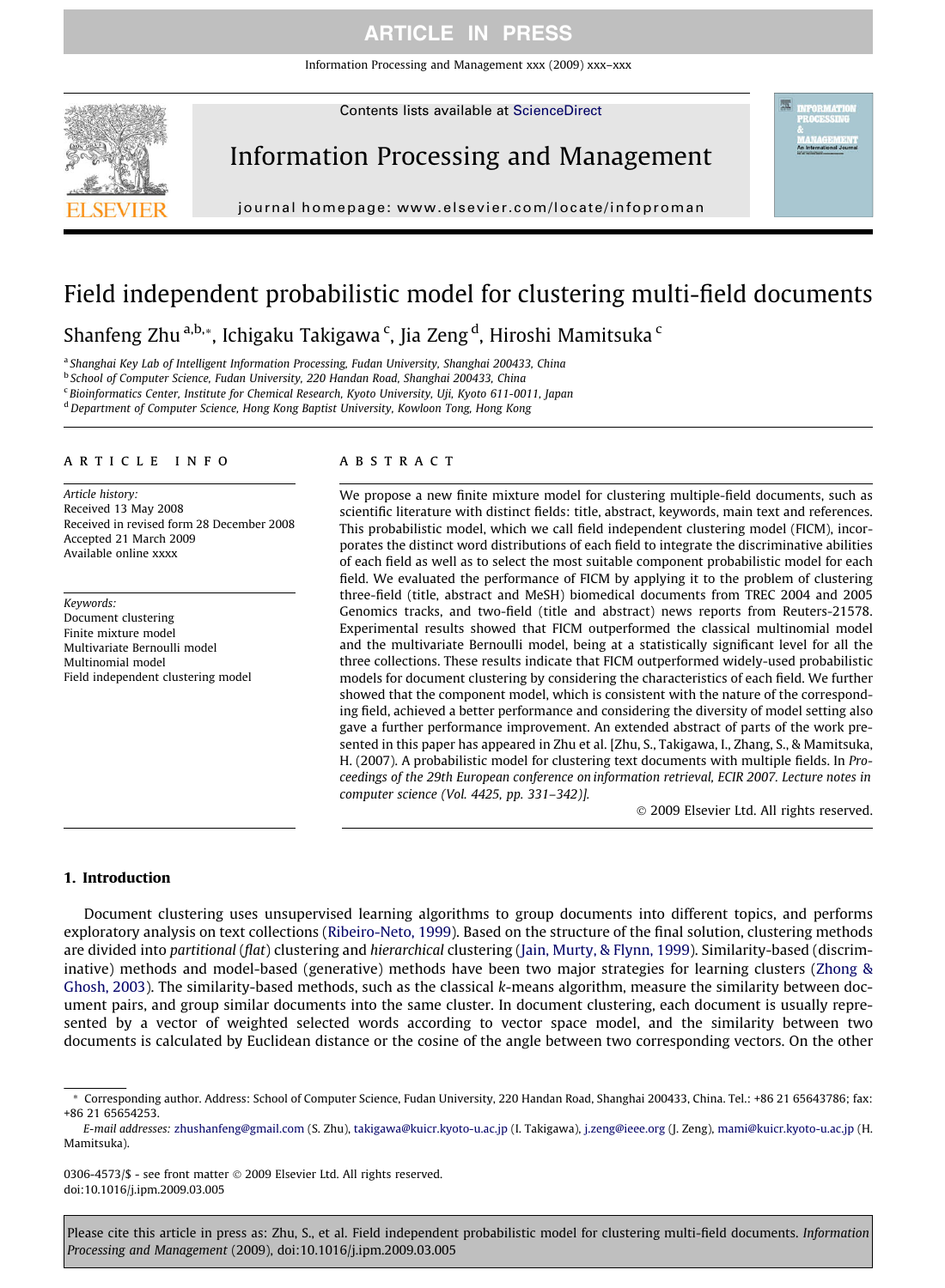#### 2 S. Zhu et al. / Information Processing and Management xxx (2009) xxx–xxx

hand, model-based methods can generate the documents in the same cluster by an identical model, which is usually specified a priori according to the characteristic of the data set. Without explicitly computing similarity between each document pair, the model-based methods usually have a less computational complexity compared to the similarity-based methods. Additionally they provide an intuitive explanation for each cluster through the corresponding model [\(Zhong & Ghosh, 2003](#page-15-0)).

Various model-based clustering algorithms have already been proposed to tackle the problem of clustering high dimensional and very sparse text documents. Multivariate Bernoulli model (BM) [\(McCallum & Nigam, 1998\)](#page-15-0) and multinomial model (MM) ([McCallum & Nigam, 1998](#page-15-0)) are the two most popular models. [Zhong and Ghosh \(2003\)](#page-15-0) proposed a unified framework for probabilistic model-based clustering, which divides a model-based approach into, a model re-estimation step and data re-assignment step. In their recent study ([Zhong & Ghosh, 2005\)](#page-15-0), they compared the performance of three different model-based clustering algorithms (BM, MM and von Miser–Fisher model [Banerjee, Dhillon, Ghosh, & Sra, 2003](#page-14-0)) with different strategies of assigning documents to clusters. They found that MM and von Miser–Fisher outperformed BM in clustering 15 text datasets. In addition, soft and deterministic annealing (DA) based assignments achieved better performance than hard assignment in most of datasets. [Meila and Heckerman \(2001\)](#page-15-0) also compared soft assignment with hard assignment in multinomial model clustering text documents, and obtained similar results. [Rigouste, Cappé, and Yvon \(2007\)](#page-15-0) have proposed multinomial mixture models to cluster documents, where each document is generated by a mixture of several MMs.

In this paper, we are particularly interested in probabilistic model-based partitional clustering algorithms. To the best of our knowledge, existing model-based algorithms treat each document as an integrated object. However, the document is usually composed of several distinct fields in reality. One typical example is the multiple-field scientific document constituted by the title, abstract, keywords, main text, and references. Although each field has a common objective of presenting the document's topic, it plays a different role, and thus has different distributions over various vocabularies. For example, the title is usually very short with around ten words summarizing the topic of the document, while the abstract is much longer with about 100–200 words briefly describing the motivation of the work, the proposed solution and the experimental result. Another typical example is the news report, which includes two important fields: title and body. Similar to the scientific document, the title in the news report summarizes the topic, and the body gives a more detailed description. Moreover, the first paragraph of the body most likely outlines what has happened in the news.

Here we propose a new probabilistic model referred to as field independent clustering model (FICM) to explicitly handle each field in a document separately. FICM is an extension of a finite mixture model to consider the distinct word distribution in each field. It then allows us to integrate all of them together. Given the cluster that a document belongs to, FICM assumes that each field of this document is conditionally independent. The generative model for each field can be different according to characteristics of data. FICM outperforms other classical model-based methods for the following reasons. First, it integrates the discriminative ability of each field by modeling each field separately. Second, we can further select the most suitable model for each field, and thus strengthen the performance of FICM. The basis of FICM is the conditional independence assumption of each field. This type of conditional independence has been widely employed and has achieved great successes in information retrieval and machine learning ([Domingos & Pazzani, 1996; Lewis, 1998](#page-14-0)). For instance, the classical MM and BMs are also based on this kind of assumption, where, given the cluster the document belongs to, each word in the document is generated, being conditionally independent. We stress that the corresponding models work very well in practice, although this kind of assumption may not follow reality exactly. This is because that the conditional independence assumption may change the posterior probabilities of each cluster, but the cluster with the maximum posterior probability is often unchanged.

We conducted extensive and thorough experiments by applying FICM to clustering both scientific documents and news reports. We focused on clustering biomedical literature ([Jensen, Saric, & Bork, 2006](#page-15-0)), which has been gaining more and more attention. MEDLINE ([Wheeler et al., 2005\)](#page-15-0) is the largest biomedical literature database for biomedical text mining. For each document (record) in MEDLINE, many distinct fields are provided, such as title, authors, institution, source, MeSH (Medical Subject Headings) and abstract, among which title, abstract and MeSH are the most informative. MeSH [\(Nelson, Schopen,](#page-15-0) [Savage, Schulman, & Arluk, 2004](#page-15-0)) is a controlled vocabulary thesaurus defined by the National Library of Medicine for indexing documents in the MEDLINE database. It includes a set of description terms organized in a hierarchical structure. To make a reliable evaluation, we have built 100 datasets randomly generated from TREC 2004 and 2005 Genomics track, respectively, which makes use of 10-years MEDLINE records as the corpus. In addition, we also created 100 news report datasets based on Reuters-21578 to evaluate the performance of FICM.

We first compared the performance of FICM with those of BM and MM in the experiment because of their wide usage. In the simplest case, the direct extension of BM and MM by applying the same model (BM or MM) for all fields in FICM has made a significant improvement over the original models in the majority of cases, being statistically significant in some cases. For example, over the TREC 2004 Genomics data, the direct extension of MM by FICM outperformed MM in 63 out of total 100 datasets, and 15 of them were statistically significant at the 95% confidence level. From this result, we found that the significant improvement in performance comes from the integration of the discriminative ability of each field. We can then improve the performance of FICM further by assigning a suitable component model to each field. For example, over the TREC 2004 Genomics data, FICM outperformed MM in 98 out of total 100 datasets, and 78 of them were statistically significant at the 95% confidence level by assigning MM to the abstract field and BM to the title and the MeSH fields. We further investigated the component model assignment problem to achieve the best clustering performance, by exploring all eight possible combinations of component assignments in FICM for clustering TREC 2004 and TREC 2005 Genomics data.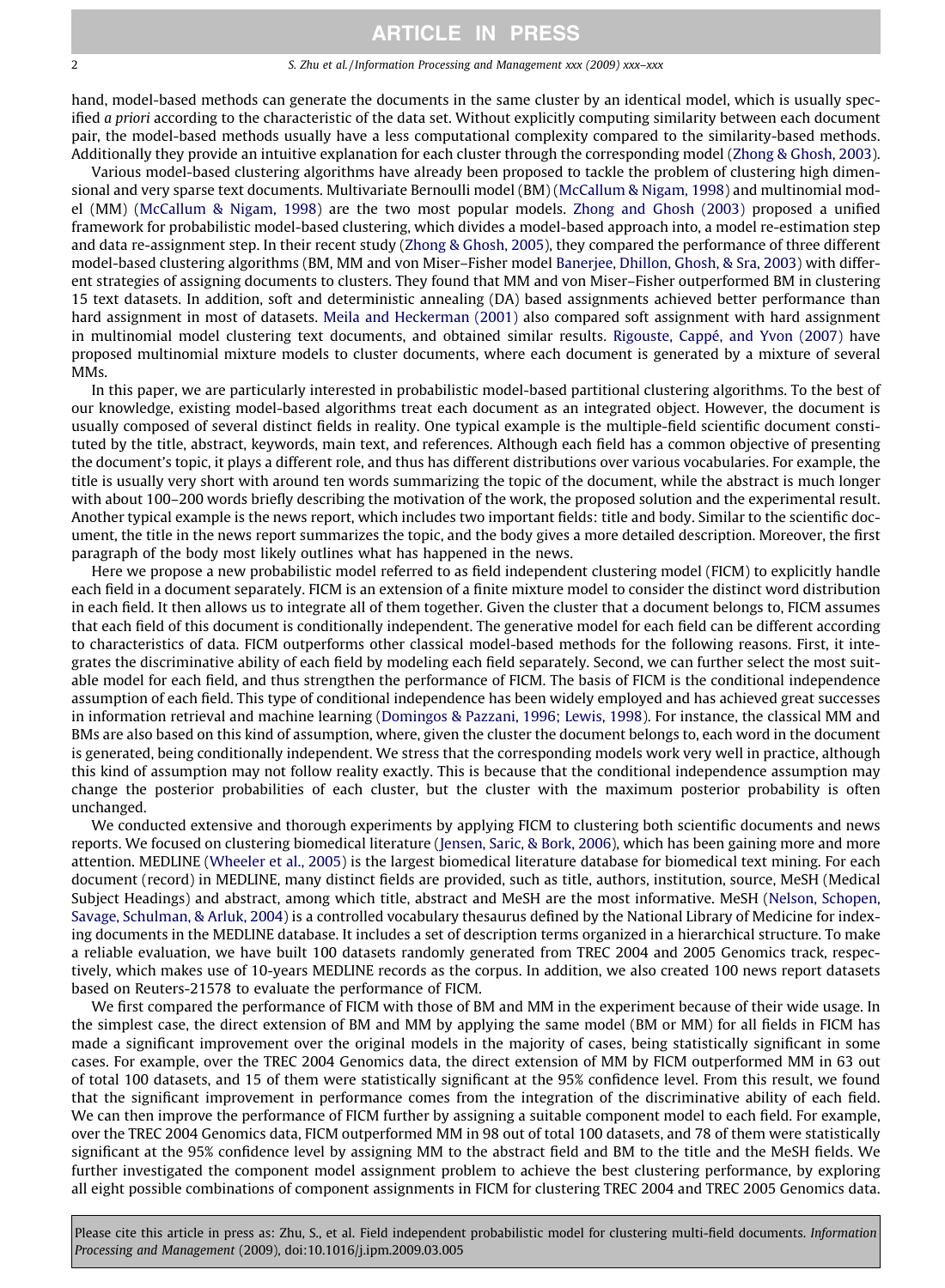We propose a basic strategy for this problem:''to assign the best model to each field, keeping the diversity of each component model", and experimental results demonstrated the effectiveness of this strategy. Finally, we explore the effect of a method, which we call 'Field Weighting', where a field is weighted more by assuming that the words in the field appear more often. Experimental results showed that weighting the title field moderately further improves the clustering performance of FICM.

The remainder of the paper is organized as follows. In Section 2, we propose the FICM for clustering multiple-field documents. We also discuss the superiority and optimal setting of component model of FICM. Section 3 briefly describes the three data collections, TREC Genomics track 2004, 2005 and Reuters-21578, as well as the procedure of generating 300 test datasets from these three collections. We summarize the evaluation criteria and experimental procedures in Section 4. Section 5 presents the detailed experimental results, which demonstrates the superiority of FICM and the effectiveness of component model selection strategy. Section 6 draws conclusions and envisions future works.

## 2. Field independent clustering model (FICM)

In this section, we first briefly introduce the classical BM and MM in turn, and then describe the proposed FICM in detail. In particular, we discuss the superiority as well as the time and space complexities of FICM.

To fix notation, let D be a set of documents, and d be a document in D. Let Z be the set of classes (topics) of  $D, z$  be a class in Z, and K be the number of the clusters in the dataset. C is the set of fields, and c is a specific field in  $C$ , which could be a title, abstract or MeSH in this work. Let  $D_c$  be a set of documents only considering field c, and  $d_c$  be field c (e.g. title) of a document d. We denote W as the set of words appearing in D, W<sub>c</sub> as the set of words appearing in D<sub>c</sub>, and w as a word. Let N<sub>wd</sub> be the frequency of word w appearing in document d, and  $N_{wd}$  be the frequency of w appearing in d<sub>c</sub>. Let  $B_{wd}$  be 1 if  $N_{wd} > 0$ , otherwise 0. Let  $B_{w,d_c}$  be 1 if  $N_{w,d_c} > 0$ , otherwise 0.

## 2.1. Mixture model for document clustering

All three models, BM, MM and the proposed FICM, belong to one important category of generative models: mixture models. The basic assumption for generative models for document clustering is that each document  $d$  in  $D$  is independently and identically generated by the model [\(Duda, Hart, & Stork, 2001\)](#page-14-0). That is, the probability of generating document dataset D is the product of the probability of generating every document  $d$  in  $D$ :

$$
p(D) = \prod_{d \in D} p(d)
$$

Moreover, the mixture model assumes that, each document is generated by a finite mixture distribution of the form  $p(d) = \sum_{i=1}^{K} \pi_i p(d; \theta_i)$ , where  $\pi_i$  is the prior probability of cluster  $i, K$  is the number of components and  $p(d; \theta_i)$  is the probability of generating d in cluster i, which depends on a parameter vector  $\theta_i$ . Using the notation defined above, the probability of generating document d can also be written as

$$
p(d) = \sum_{z \in Z} p(z)p(d|z)
$$

The specific model structure of  $p(d|z)$  could be further hypothesized, for example, as a multivariate Bernoulli distribution or multinomial distribution. Then the basic goal of the mixture model is to use all documents in the dataset to estimate the model parameters, which are usually learned by maximum-likelihood (ML) estimation and the Expectation-Maximization (EM) algorithm [\(Dempster, Laird, & Rubin, 1977\)](#page-14-0). With these model parameters, we can easily calculate the cluster membership of each document  $p(z|d)$ . The differences between the BM, MM and FICM models lie in the detailed hypothesis employed to generate a document, i.e., the specific probability structure of  $p(d|z)$ .

### 2.2. Multivariate Bernoulli model (BM)

In BM, each document is represented by a binary vector, which denotes the presence or absence of each word in the document. The basic assumption is that, given the cluster that a document belongs to, the occurrence of each word in the document is assumed to be conditionally independent. For a document in class z, the probability of word w appearing in the document is  $p(w|z)$ , while the probability for the absence of  $w$  in the document is  $1-p(w|z)$ . We then try to maximize the log-likelihood of generating the whole set of documents D. The ML estimators of this model can be obtained by the following EM algorithm, which repeats the E- and M-steps alternatively until some stopping condition is satisfied. In the M-step, we employ a Laplacian prior to avoid zero probabilities, which is a form of maximum a posteriori (MAP) parameter estimation ([DeGroot, 1970\)](#page-14-0).

Probabilistic structure:

$$
L(D) = \sum_{d \in D} \log p(d) = \sum_{d \in D} \log \left( \sum_{z \in Z} p(z) p(d|z) \right) = \sum_{d \in D} \log \left( \sum_{z \in Z} \left( p(z) \prod_{w \in d} p(w|z)^{B_{w,d}} (1 - p(w|z))^{1 - B_{w,d}} \right) \right)
$$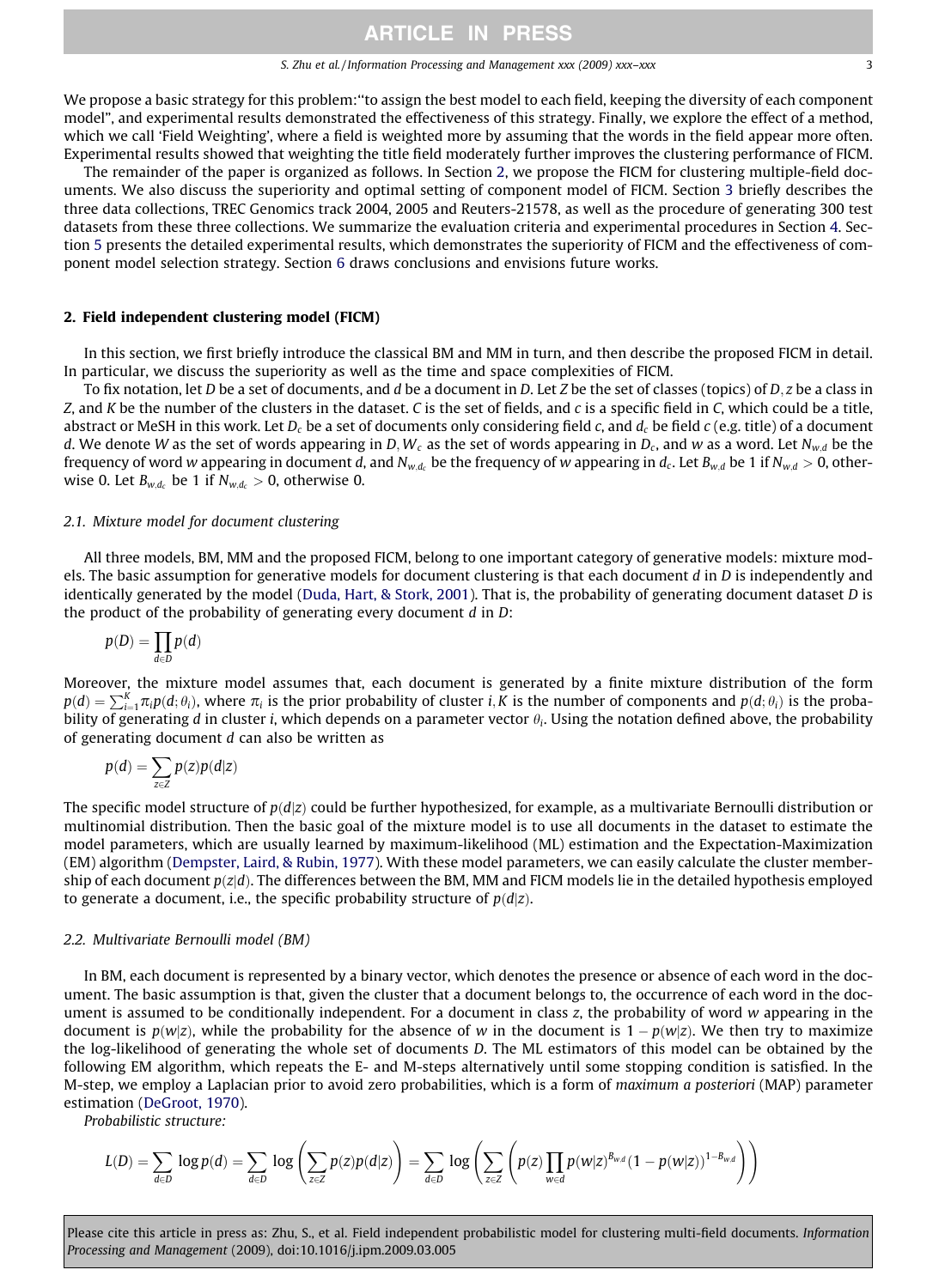<span id="page-3-0"></span>4 S. Zhu et al. / Information Processing and Management xxx (2009) xxx–xxx

E-step:

$$
p(z|d) \propto p(z)p(d|z) = p(z) \prod_{w \in d} \left( p(w|z)^{B_{w,d}} (1 - p(w|z))^{1 - B_{w,d}} \right)
$$

M-step: (with Laplacian smoothing)

$$
p(z) \propto \sum_{d \in D} p(z|d)
$$
  

$$
p(w|z) = \frac{1 + \sum_{d \in D} p(z|d) \cdot B_{w,d}}{2 + \sum_{d \in D} p(z|d)}
$$

### 2.3. Multinomial model (MM)

In contrast to BM, MM assumes that, given the cluster that a document belongs to, every occurrence of each word in the document is assumed to be conditionally independent. Given a cluster z, it generates each word in a document independently with constraint  $\sum_{w\in W}p(w|z)=1$ . The probabilistic structure of multinomial model and its corresponding E- and Msteps are shown below.

Probabilistic structure:

$$
L(D) = \sum_{d \in D} \log p(d) = \sum_{d \in D} \log \left( \sum_{z \in Z} p(z) p(d|z) \right) = \sum_{d \in D} \log \left( \sum_{z \in Z} \left( p(z) \prod_{w \in d} p(w|z)^{N_{w,d}} \right) \right)
$$

E-step:

$$
p(z|d) \propto p(z)p(d|z) = p(z) \prod_{w \in d} p(w|z)^{N_{w,d}}
$$

M-step: (with Laplacian smoothing)

$$
p(z) \propto \sum_{d \in D} p(z|d)
$$
  

$$
p(w|z) = \frac{1 + \sum_{d \in D} p(z|d) \cdot N_{w,d}}{|W| + \sum_{w' \in W} \sum_{d \in D} p(z|d) \cdot N_{w',d}}
$$

## 2.4. Field independent clustering model (FICM)

In spite of different assumptions for document representation and generation, both BM and MM treat the occurrence of each word at the document level rather than the field level. Conversely, the basic idea of FICM is that, given the cluster to which a document belongs, each component field of a document is conditionally independently generated. Although in practice a document may not fully obey this rule, this kind of independence assumption has been widely used successfully in machine learning and information retrieval [\(Domingos & Pazzani, 1996; Lewis, 1998\)](#page-14-0). In fact, this kind of assumption is also employed in the classical BM and MMs, which assume that, given the cluster to which a document belongs, each word in the document is conditionally independently generated by the underlying probabilistic models. Under the assumption that each field is generated independently, the probability of generating a document  $d$  is given as follows:

$$
p(d) = \sum_{z \in Z} p(z)p(d|z) = \sum_{z \in Z} p(z) \prod_{c \in C} p(d_c|z)
$$

Here  $p(d_c|z)$  is the probability of generating the field c of document d given the underlying cluster z. In the simplest case of having only two clusters  $z_1, z_2$ , the likelihood-ratio LR of assigning d into  $z_1$  rather than  $z_2$  can be calculated by the following formula:

$$
LR = \frac{p(z_1|d)}{p(z_2|d)} = \frac{p(z_1)}{p(z_2)} \cdot \frac{p(d|z_1)}{p(d|z_2)} = \frac{p(z_1)}{p(z_2)} \cdot \prod_{c \in C} \frac{p(d_c|z_1)}{p(d_c|z_2)}
$$
(1)

Since  $p(z_1)/p(z_2)$  is the ratio of the prior distribution of clusters  $z_1, z_2$  in the dataset, LR is determined by  $\prod_{c \in C} (p(d_c|z_1)/p(c_2)$  $p(d_c | z_2)$ ), which is the product of the discriminative ability of each field. If we assume each cluster has the same prior distribution, LR will be a direct integration of the discrimination value of each field. Thus the strength of FICM relies on the integration of the clustering ability of each field, which can be further improved by choosing a good probabilistic model for each field. We can see that FICM is more like a framework, whose implementation depends on the probabilistic model used for each field. In this work, the component models are constrained into BM and MM. However, it can be easily extended to other probabilistic models. Let  $C_b$  be the set of fields modeled by the BM, and  $C_m$  be the set of fields modeled by the MM. We can derive the probabilistic structure of FICM as below, and show the E- and M-steps of the EM algorithm to estimate the parameters of this model.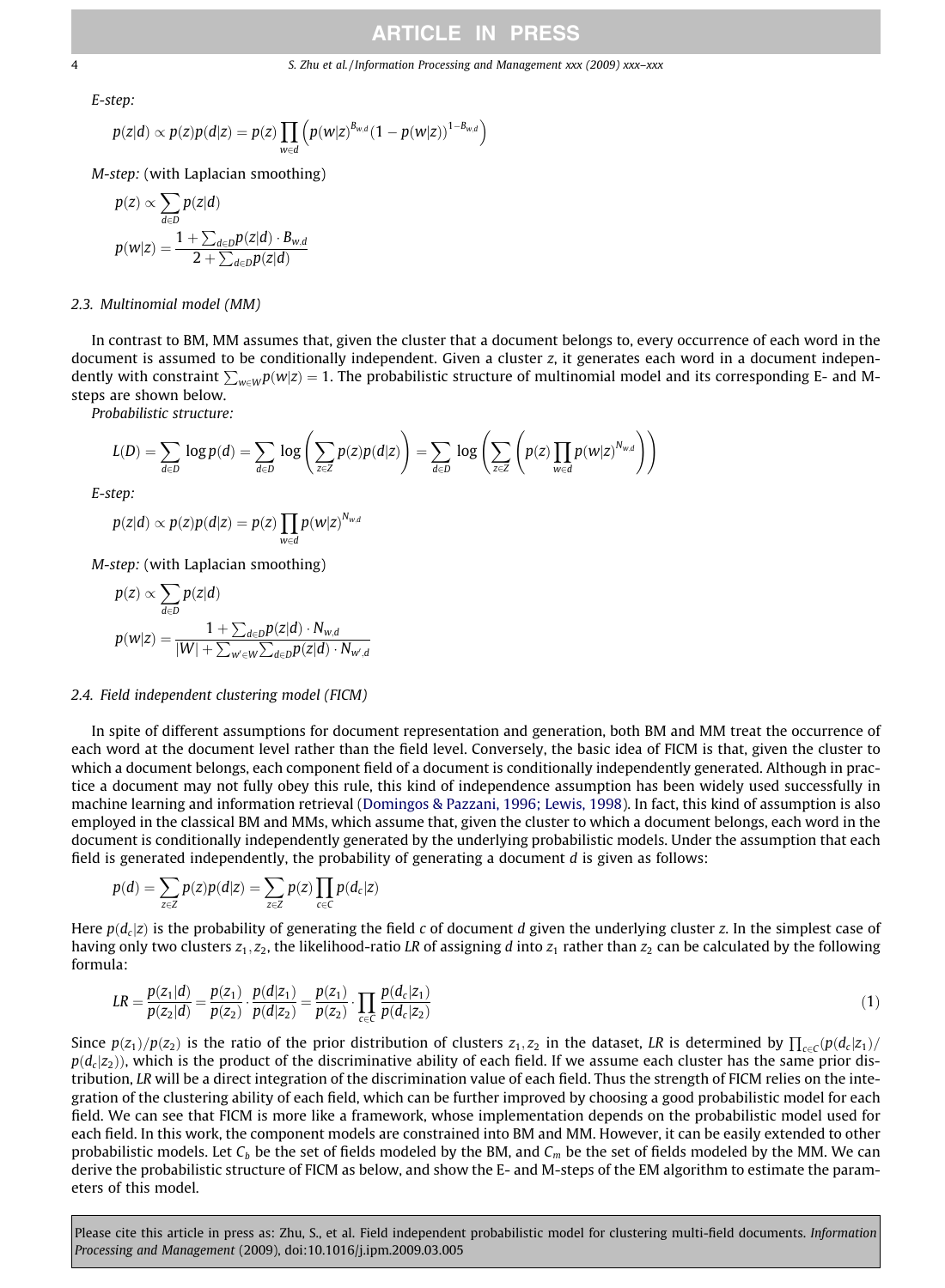Probabilistic structure:

$$
L(D) = \sum_{d \in D} \log p(d) = \sum_{d \in D} \log \left( \sum_{z \in Z} p(z)p(d|z) \right) = \sum_{d \in D} \log \left( \sum_{z \in Z} \left( p(z) \prod_{c \in C_b} p(d_c|z) \times \prod_{c' \in C_m} p(d_{c'}|z) \right) \right)
$$
  
= 
$$
\sum_{d \in D} \log \left( \sum_{z \in Z} \left( p(z) \prod_{c \in C_b} \prod_{w \in d_c} p(w|z, c)^{B_{w,d_c}} (1 - p(w|z, c))^{1 - B_{w,d_c}} \times \prod_{c' \in C_m} \prod_{w \in d_{c'}} (p(w|z, c')^{N_{w,d_{c'}}}) \right) \right)
$$

E-step:

$$
p(z|d) \propto p(z)p(d|z) = p(z) \prod_{c \in C_b} p(d_c|z) \times \prod_{c' \in C_m} p(d'_c|z)
$$
  
=  $p(z) \prod_{c \in C_b} \prod_{w \in d_c} (p(w|z, c)^{B_{w,d_c}} (1 - p(w|z, c))^{1-B_{w,d_c}}) \prod_{c' \in C_m} \prod_{w \in d_{c'}} (p(w|z, c')^{N_{w,d_{c'}}})$ 

M-step: (with Laplacian smoothing)

$$
p(z) \propto \sum_{d \in D} p(z|d)
$$
  
\n
$$
p(w|z, c) = \frac{1 + \sum_{d \in D} p(z|d) \cdot B_{w,d_c}}{2 + \sum_{d \in D} p(z|d)} \quad \text{if } c \in C_b
$$
  
\n
$$
p(w|z, c') = \frac{1 + \sum_{d \in D} p(z|d) \cdot N_{w,d_{c'}}}{|W_{c'}| + \sum_{w' \in W} \sum_{d \in D} p(z|d) \cdot N_{w',d_{c'}}} \quad \text{if } c' \in C_m
$$

In the simplest case, we can use the same probabilistic model for all fields in FICM, such as  $C_b = C$  or  $C_m = C$ , which is called as Field Independent Clustering Bernoulli Model (FICBM) or Field Independent Clustering Multinomial Model (FICMM), respectively.

## 2.5. Superiority of FICM

As shown in Eq. [\(1\),](#page-3-0) FICM assumes that each field has a certain degree of discriminative ability, and the overall clustering performance could be improved by integrating each field's discriminative information. It is analogous to ensemble learning, which combines a set of individually trained classifiers for improving the overall performance on novel examples [\(Polikar,](#page-15-0) [2006\)](#page-15-0). Ensemble learning has been successfully applied in many classification problems, and recently has also been used for clustering problems [\(Ghosh, 2002\)](#page-14-0). Although both FICM and ensemble learning rely on the component learner (model) to achieve a better performance, the fundamental difference is that FICM directly integrates the discriminative ability of each component in the framework of the generative model for clustering, while ensemble learning computes the final clustering result by aggregating a set of different clustering results, which are obtained by each component learner, respectively. [Dietterich \(2000\)](#page-14-0) analyzed the success of ensemble learning from the statistical, computational and representational point of view, and [Hansen and Salamon \(1990\)](#page-15-0) summarized that the necessary and sufficient condition for the superiority of an ensemble of classifiers over any single classifier is that these component classifiers are accurate and diverse. Similarly, we think that these two conditions for the component model also hold for FICM for achieving the better clustering performance. Each component model should accurately describe document topic in order to bring certain benefits to the final clustering result. Additionally, diversity of component models can reduce the bias caused by a single component model, because different component models may assign the same document to different clusters. Therefore, we have the basic principle of the component model design in FICM: ''Assign the best model to each field, and in the meanwhile maintain the diversity of each component model".

### 2.6. A 'Field Weighting' extension: Weighting fields differently

To further improve the performance of FICM, we weigh (scale) each field by assuming that the words in each field appear more often. This kind of approach has also been employed by other researchers. Recently [Li, Xu, and Zhang \(2007\)](#page-15-0) have studied the problem of clustering blog documents of the World Wide Web (WWW). Each blog document consists of three components: the title, body and comments of the blog pages. They used the k-means clustering algorithm to cluster blog documents with assigning different weights to different components. Their experimental results indicated that assigning a large weight value to the blog comments produced a better clustering solution. In their method, each blog document was still deemed as a vector, and was a weighted sum of all three vectors, representing the title, body and comments, respectively. On the other hand, FICM models keeps fields being conditionally independent, and integrates them as a whole in a probabilistic framework. In spite of significant difference, the idea of assigning different weights to different fields can be also applied in FICM.

For a field  $d_c$  and a cluster z, if the occurrence of each word in  $d_c$  is multiplied by  $\lambda_c$ , which can be deemed as weighting this field by  $\lambda_c$ , then the probability of generating this weighted field by MM will be  $p(d_c|z)^{\lambda_c}.$  In terms of BM, we can assume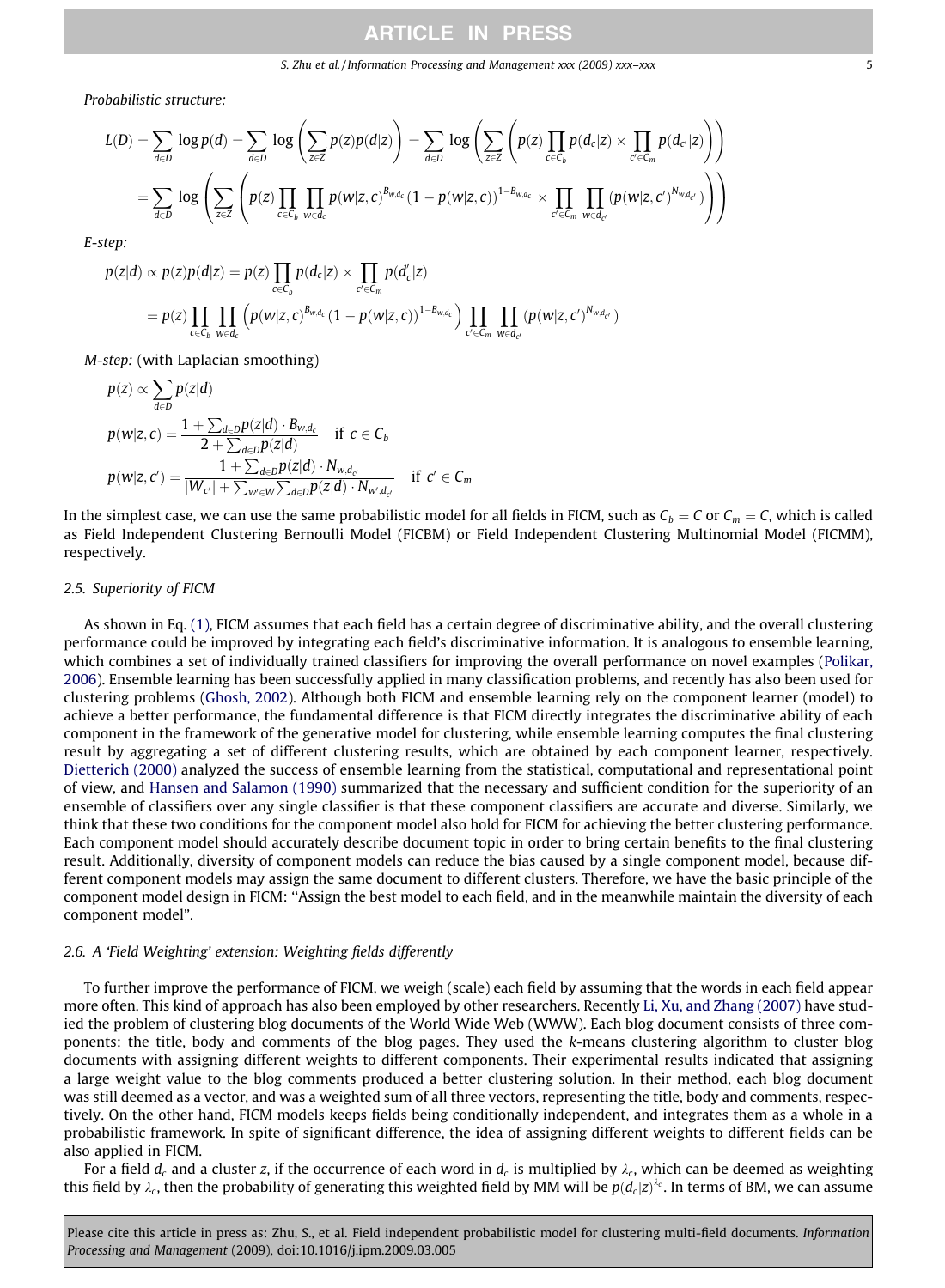#### 6 S. Zhu et al. / Information Processing and Management xxx (2009) xxx–xxx

Table 1 Time and space complexities.

| Model       | Time                                   | Space                        |
|-------------|----------------------------------------|------------------------------|
| <b>BM</b>   | $O( Z \cdot D \cdot W )$               | $O( D \cdot W )$             |
| MM          | $O( Z \cdot D \cdot W )$               | $O( D \cdot W )$             |
| <b>FICM</b> | $O( C  \cdot  Z  \cdot  D  \cdot  W )$ | $O( C  \cdot  D  \cdot  W )$ |

that field  $d_c$  happens  $\lambda_c$  times, instead of only once, then the probability of generating these  $\lambda_c$  fields by BM will be  $p(d_c|z)^{\lambda_c}$ , too. With this approach, the probability of generating d in FICM will be as follows:

$$
p(d) = \sum_{z \in Z} p(z)p(d|z) = \sum_{z \in Z} p(z) \prod_{c \in C} p(d_c|z)^{\lambda_c}
$$

Then we can explore the effect of assigning different  $\lambda_c$  to  $d_c$ , which we call 'Field Weighting'.

## 2.7. Time and space complexities

Table 1 summarizes the time and space complexities of BM, MM and FICM. The most time-consuming part of BM is computing  $p(z|d)$  and  $p(w|z)$ , which is  $O(|Z| \cdot |D| \cdot |W|)$ . As for the space complexities, besides the space for input dataset D, we only need to keep space for  $p(z), p(z|d)$  and  $p(w|z)$ . The space complexity is then upper-bounded by  $|D|\cdot|W|+|Z|\cdot|D|+|Z|\cdot|W|$ . Normally,  $|Z|$  is far smaller than  $|D|$  and  $|W|$ , and so it can be simplified as  $O(|D|\cdot|W|)$ . We can easily see that MM has the same time and space complexities as BM. For FICM, the most time-consuming part is computing  $p(z|d)$  and  $p(w|z, c)$ . Since  $|W_c| \leq |W|$ , the time complexity of FICM is upper-bounded by  $O(|C| \cdot |Z| \cdot |D| \cdot |W|)$ . Regarding the space complexities of FICM, we need to keep each field of the D and the space for saving  $p(z)$ ,  $p(z|d)$ , as well as  $p(w|z, c)$ , which is upper-bounded by  $O(|C| \cdot |D| \cdot |W|)$ . Although FICM has slightly higher time and space complexities than BM and MM with considering each field explicitly, it can take advantage of integrating discrimination ability of each field to improve the clustering performance.

## 3. Datasets

To examine the performance of the proposed FICM, we have built evaluation datasets from three collections:

- (1) TREC Genomics track 2004 and 20051 ([Hersh et al., 2004; Hersh, Cohen, Bhupatiraju, Johnson, & Hearst, 2005\)](#page-15-0);
- (2) Reuters-21578 news collection.<sup>2</sup>

The Genomics track of the TREC<sup>3</sup> conference provides a testbed and benchmark for comparing different information retrieval systems for biomedical documents. There are totally 4,591,008 documents (MEDLINE records from year 1994 to 2003) in the TREC Genomics track corpus for 2004 and 2005. In the 2004 track, biologists defined 50 relatively independent topics, while in the 2005 track, biologists must additionally follow a semantic template to define 50 topics. In both tracks, biologists manually assessed the relevance of retrieved records, and obtained a set of reliably relevant documents for each topic. The Reuters-21578 news collection contains 21,578 news stories which appeared on the Reuters newswire in 1987. There are totally 135 topics, and one document may belong to multiple topics.

In the Genomics track 2004 and Genomics track 2005, we extracted not only the whole text of each record, but also three distinct fields (title, abstract and MeSH) of each record. In Reuters-21578, we used the first paragraph of the news body as a distinct field, because it usually gives the summary of the news analogous to the abstract in a scientific document. Thus we extracted two distinct fields for clustering, title and abstract (the first paragraph of the news body). In all three sources, we did not consider those topics associated with only nine or fewer documents, and removed those documents with empty fields or relevant to more than one topic, and finally retained 39 topics (4400 documents) in the Genomics track 2004, 24 topics (2317 documents) in the Genomics track 2005 and 42 topics (8574 documents) in the Reuters-21578, respectively. In the Reuters-21578, the two largest topics, ''earn" and ''acq", have respectively 3735 and 2125 documents, which are much larger than the other 40 topics which have at most 355 relevant documents. To avoid the dominance of these two topics in the dataset, we only retained all other 40 topics (2714 documents) for evaluation.

From these filtered topics, we have built two sets of datasets based on the TREC Genomics tracks of 2004 and 2005, and one set of datasets based on the Reuters-21578, which are called as the Genomics2004, Genomics2005 and Reuters1987 collections, respectively. For a robust comparison, each collection includes 100 datasets, which were generated from the corresponding source by randomly choosing three or more (no more than 12) topics. With a specific number of topics, we built 10 different datasets. Compared with other randomly generated document datasets from MEDLINE ([Yoo & Hu,](#page-15-0)

[http://ir.ohsu.edu/genomics/](http://ir.ohsu.edu/genomics).

<sup>2</sup> [http://www.daviddlewis.com/resources/testcollections/reuters21578/.](http://www.daviddlewis.com/resources/testcollections/reuters21578)

<sup>3</sup> [http://trec.nist.gov/](http://trec.nist.gov).

Please cite this article in press as: Zhu, S., et al. Field independent probabilistic model for clustering multi-field documents. Information Processing and Management (2009), doi:10.1016/j.ipm.2009.03.005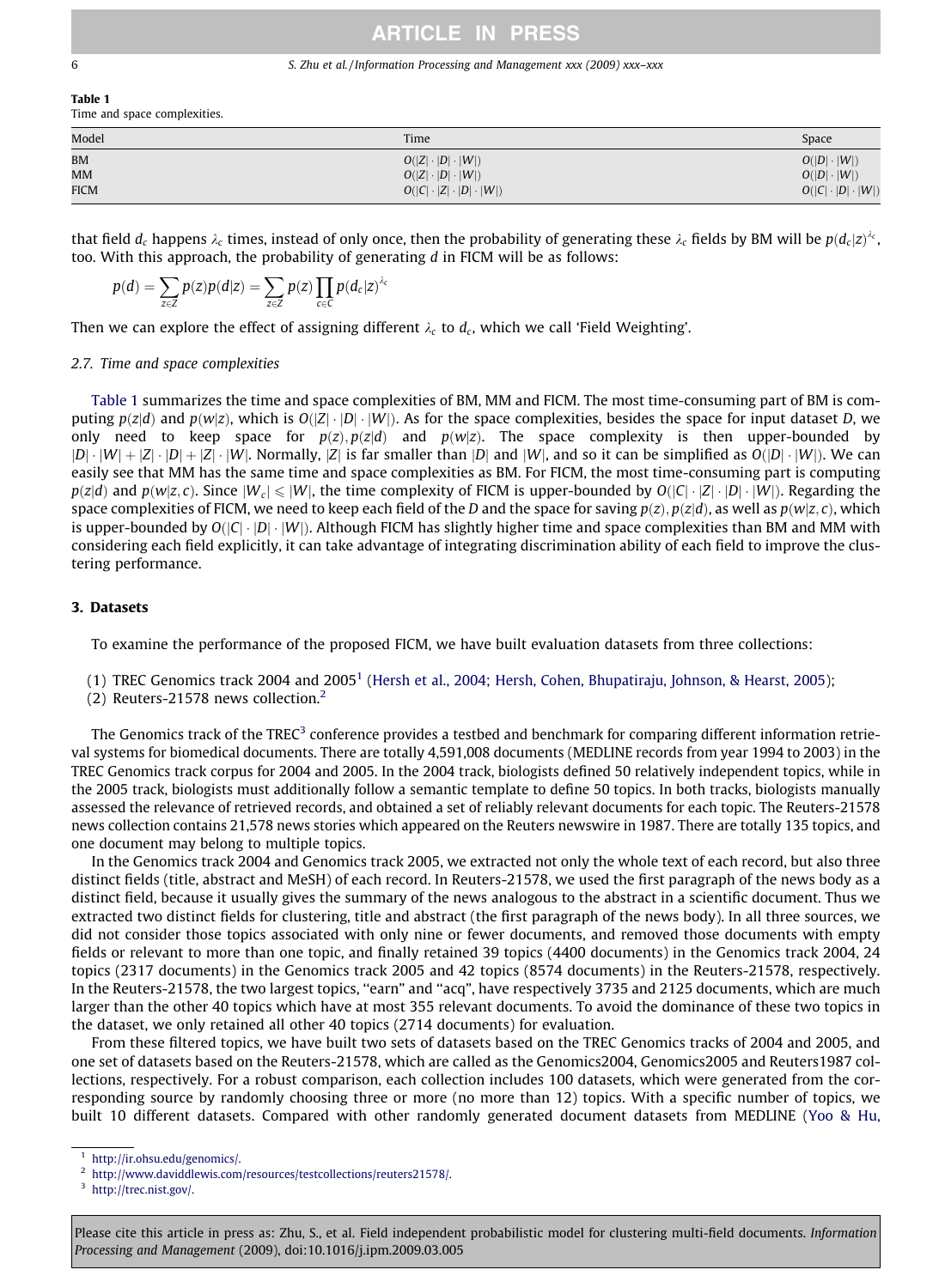#### Table 2

Summary of statistical characteristics of Genomics2004, Genomics2005 and Reuters1987. The 'min of all 100', 'mean of all 100' and 'max of all 100' refer to the minimum, average and maximum value of each feature, respectively, out of all 100 datasets in each collection.

| Collection   | Data            | $N_d$ | W      | K   | $N_I$ | Balance | $N_r$          | $N_a$ | $N_m$                    | $W_t$ | $W_a$  | $W_m$                    |
|--------------|-----------------|-------|--------|-----|-------|---------|----------------|-------|--------------------------|-------|--------|--------------------------|
| Genomics2004 | T200412a        | 1687  | 4288   | 12  | 165.3 | 0.0281  | 9.1            | 113.9 | 40.4                     | 942   | 3951   | 1230                     |
| Genomics2004 | min of all 100  | 133   | 879    | 3   | 138.3 | 0.0216  | 6              | 93.4  | 33.2                     | 97    | 774    | 251                      |
| Genomics2004 | max of all 100  | 1960  | 4630   | 12  | 175.9 | 0.5625  | 9.8            | 120.3 | 48                       | 1044  | 4290   | 1381                     |
| Genomics2004 | mean of all 100 | 860.2 | 2812.3 | 7.5 | 161   | 0.1056  | 8.3            | 109.3 | 40.9                     | 543.7 | 2597.1 | 790.1                    |
| Genomics2005 | T200512a        | 1163  | 3153   | 12  | 155   | 0.029   | 8.8            | 106.2 | 38.4                     | 662   | 2906   | 890                      |
| Genomics2005 | min of all 100  | 71    | 570    | 3   | 132.8 | 0.0211  | 5.6            | 92.8  | 28.3                     | 60    | 485    | 158                      |
| Genomics2005 | max of all 100  | 1469  | 3442   | 12  | 165.1 | 0.6667  | 8.9            | 111.3 | 41.1                     | 727   | 3168   | 950                      |
| Genomics2005 | mean of all 100 | 690.7 | 2214.4 | 7.5 | 148.9 | 0.0711  | 8.0            | 103   | 35.3                     | 400.6 | 2025.3 | 608.8                    |
| Reuters1987  | R198712a        | 714   | 915    | 12  | 19    | 0.0338  | $\overline{4}$ | 14.3  | $\overline{\phantom{a}}$ | 322   | 858    | $-$                      |
| Reuters1987  | min of all 100  | 52    | 116    | 3   | 12    | 0.0282  | 2.3            | 8.6   | $\qquad \qquad -$        | 2.6   | 107    | $-$                      |
| Reuters1987  | max of all 100  | 1232  | 1280   | 12  | 19.6  | 0.619   | 4.4            | 14.6  | $\overline{\phantom{a}}$ | 529   | 1198   | $-$                      |
| Reuters1987  | mean of all 100 | 500.8 | 622.3  | 7.5 | 18.0  | 0.1002  | 3.8            | 13.4  | $\overline{\phantom{0}}$ | 223.8 | 575    | $\overline{\phantom{0}}$ |

[2006\)](#page-15-0), Genomics2004 and Genomics2005 are of high quality, where the topic of each document was assessed manually by the biologists. In the pre-processing step, we removed stop words, carried out case folding and tokenized the documents using the Porter's stemming algorithm [\(Porter, 1980](#page-15-0)). Similar to [Zhong and Ghosh \(2005\)](#page-15-0), we eliminated any (stemmed) word that appears in less than three documents. The same procedure was also applied to the words in each field.

Table 2 summarizes the statistical characteristics of Genomics2004, Genomics2005, and Reuters1987, where  $N_d$  is the number of documents, W is the number of distinct words (tokens), K is the number of classes,  $N_l$  is the average number of words in each document, balance is the size ratio of the smallest class to the largest class,  $N_t(N_a,N_m)$  is the average number of words in the title (abstract, MeSH) field, and  $W_t(W_a, W_m)$  is the number of distinct words in the title (abstract, MeSH) field. Each dataset in Genomics2004 and Genomics2005 is named by combining an initial alphabet ''T", the year, the number of topics, and the order of the dataset. For example, "T200412a" represents the first dataset with twelve topics generated from the TREC Genomics track 2004. Similarly, each dataset in Reuters1987 is named by combining the initial alphabet ''R", the year, the number of topics, and the order of this dataset. Table 2 shows that Genomics2004 varies greatly in some important characteristics: the number of documents varies from 133 to 1960, the number of classes from 3 to 12, the balance from 0.022 to 0.563 and the number of distinct words in each dataset from 879 to 4630. Compared with Genomics2004, Genomics2005 is slightly smaller but also has large variations. In contrast, Reuters1987 is the smallest in terms of the average length and the average number of documents in each dataset. The number of documents ranges from 52 to 1232, the number of distinct words from 116 to 1280, and the balance from 0.0282 to 0.619. Overall, the diversity of Genomics2004, Genomics2005 and Reuters1987 makes them very suitable for comparing different clustering algorithms.

## 4. Evaluation criteria and experiment design

In this section, we describe the criterion based on the normalized mutual information to evaluate the proposed FICM. Furthermore, we discuss how to compare the performance of different models using our new performance representation form, S-Pair.

### 4.1. Normalized mutual information (NMI)

We used external measures as evaluation criteria in document clustering. External measures evaluate the clustering result using the correct (true) class labels of the dataset, which is not provided during the clustering processes. Well-known external measures include purity, average entropy, F-measure and mutual information. [Ghosh \(2003\)](#page-14-0) compared these external measures, and showed that mutual information is a superior measure over other external measures. Both purity and average entropy favor large number of clusters, while F-measure is biased towards coarser clusterings. Therefore, we used the normalized mutual information (NMI) to compare the performance of FICM with the other models. Normalized mutual information (NMI) is calculated by the following formula:

$$
NMI = \frac{I(X;Y)}{\sqrt{H(X) \cdot H(Y)}}
$$

where X and Y are the predicted clusters and the correct class labels, respectively,  $I(X; Y)$  is the mutual information between X and Y, and  $H(X)$  and  $H(Y)$  are the entropy of X and Y, respectively. In practice, [Zhong and Ghosh \(2003, 2005\)](#page-15-0) proposed a sample estimate to calculate the NMI,

$$
\text{NMI} = \frac{\sum_{h,l} n_{h,l} \log \left( \frac{n \cdot n_{h,l}}{n_h n_l} \right)}{\sqrt{\left( \sum_h n_h \log \frac{n_h}{n} \right) \left( \sum_l n_l \log \frac{n_l}{n} \right)}}
$$

 $(2)$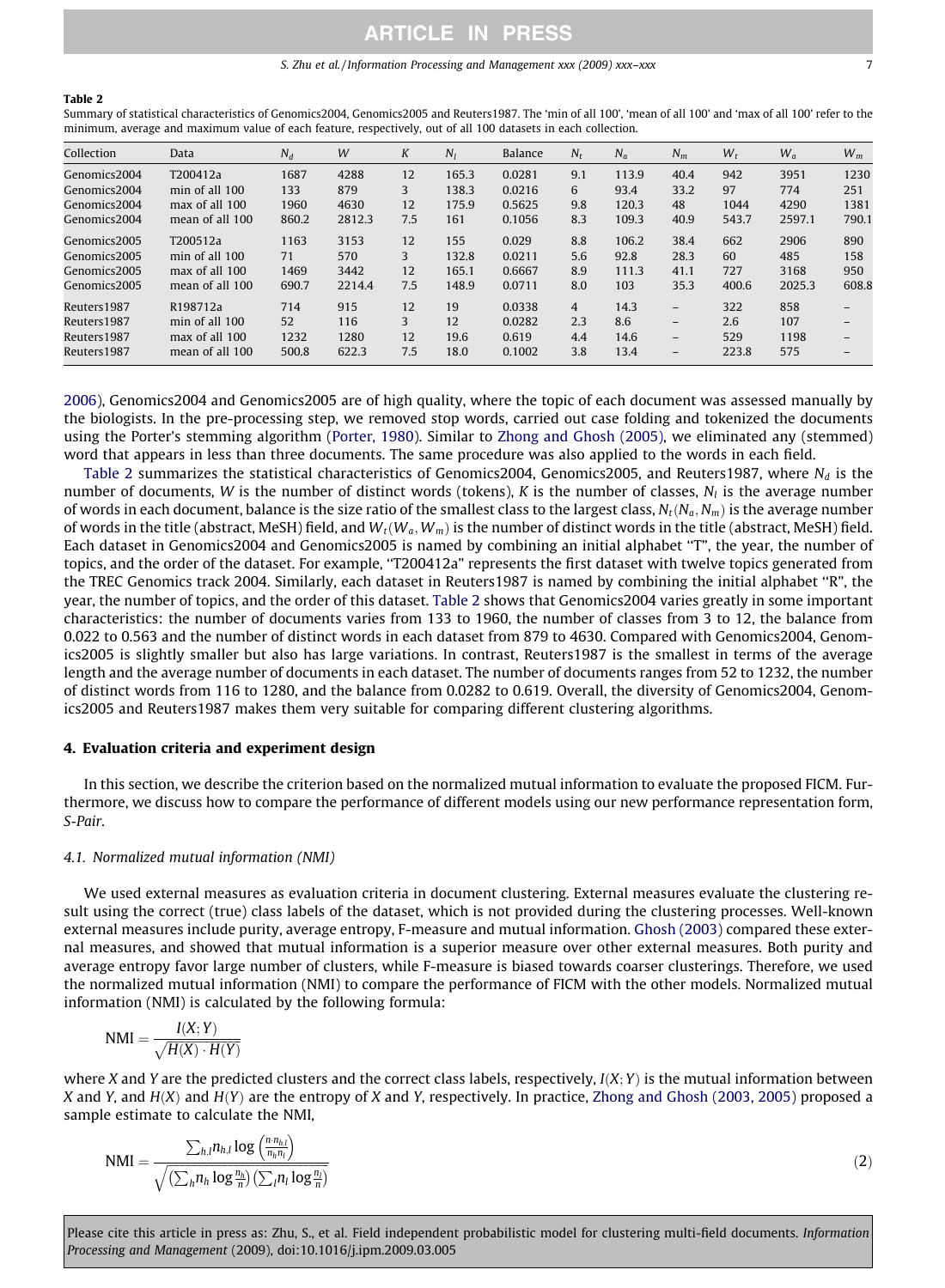#### 8 S. Zhu et al. / Information Processing and Management xxx (2009) xxx–xxx

where *n* is the total number of documents in the whole collection,  $n<sub>h</sub>$  is the number of documents in class h (standard),  $n<sub>h</sub>$  is the number of documents in cluster *l* (predicted), and  $n<sub>h,l</sub>$  is the number of documents in both class h and cluster l. The NMI value ranges from zero to one, where an NMI value of zero means that the result is equal to random partitioning, and an NMI value close to one means that the result is almost identical to the true class labeling.

## 4.2. Model comparison: S-Pair

In Genomics2004 and Genomics2005, each document consists of three fields, title, abstract and MeSH, while in Reuters1987, each document consists of two fields, title and abstract. When the BM is applied on the documents with title field only, abstract field only, MeSH field only and all fields, we denote these models as B-title, B-abstract, B-mesh and B-whole, respectively. When the MM is used, the corresponding models are denoted as M-title, M-abstract, M-mesh and M-whole, respectively. As described in Section 2, FICM is a framework where the specific implementation depends on the component models assigned to each field. Since we focus on two popular probabilistic models, BM and MM, there are  $2^3 = 8$  possible implementations of FICM for clustering datasets in Genomics2004 and Genomics2005, and there are  $2^2 = 4$  possible implementations of FICM for clustering datasets in Reuters1987. To make a distinction, each specific implementation of FICM is denoted by a combination of an initial alphabet F, the character '-' and a number of alphabets, where each representing a model used in this field. The character 'b' and 'm', represent the BM and the MM, respectively. For example, 'F-mmm' stands for a specific implementation of FICM, FICMM, where all three fields are modeled by MM. Table 3 lists the abbreviations of some models and their corresponding meanings.

To make a fair comparison, the same stop criterion for the EM algorithm was adopted for all the models: the relative change of the maximum log-likelihood in two consecutive iteration is less than 0.001% or the number of iterations of the EM algorithms exceeds 30. In addition, the number of classes, K, was given as a priori parameter in all the experiments. Moreover, to reduce the possible bias caused by a random initial partition, each experiment was carried out 100 times, and the means, standard deviations and the paired t-test were used to compare different models. The comparison of two different models,  $\theta_1$  and  $\theta_2$ , is carried on clustering 100 datasets of Genomics2004, Genomics2005, and Reuters1987. The number of the datasets that  $\theta_1$  outperforms  $\theta_2$  is denoted by N<sub> $\theta_1 > \theta_2$ </sub>, in which the number of those datasets with statistically significant improvement at the 95% confidence level is denoted by  $N_{\theta_1> \theta_2,\theta_3,+}$ . Similarly, the number of datasets that  $\theta_2$  outperforms  $\theta_1$  is denoted by N<sub> $\theta_2$ > $\theta_1$ </sub>, in which the number of datasets with statistically significant improvement at the 95% confidence level is denoted by  $N_{\theta_2>\theta_1,+}$ . Thus for comparing  $\theta_1$  with  $\theta_2$  on each collection, we can obtain a pair of two numbers  $+\frac{N_{\theta_1>\theta_2,+}}{N_{\theta_1>\theta_2}} ,-\frac{N_{\theta_2>\theta_1,+}}{N_{\theta_2>\theta_1}}$  $\left(+\frac{N_{\theta_1\geq\theta_2+}}{N_{\theta_1\geq\theta_1}}\right)$ . Here we call it Significant Pair, for short S-Pair, of comparing  $\theta_1$  with  $\theta_2$ . Please note  $N_{\theta_1>\theta_2}+N_{\theta_2>\theta_1}=100$  because there are 100 datasets in each collection. We can say that  $\theta_1$  outperforms  $\theta_2$  ( $\theta_1>\theta_2$ ) if and only if  $N_{\theta_1 > \theta_2} > N_{\theta_2 > \theta_1}$  and  $N_{\theta_1 > \theta_2,+} \ge N_{\theta_2 > \theta_1,+}$ .

To show the integrated power of FICM, we divided the datasets in two types in the following manner: We first call the datasets on which FICM outperforms the classical model (BM or MM on the entire text) superior datasets and the other datasets are called neutral datsets. If a component model can also obtain a better clustering result over superior datasets than over neutral datasets, we may say that the performance of FICM can be achieved by the good performance of this component model. To check this hypothesis, we focused on two simplest implementations of FICM: FICBM and FICMM. For example, for FICBM, we used the performance of B-whole (BM over the entire text) as the baseline, and the power of each component model was represented by a relative measure, the ratio of the clustering performance of the component model to the baseline, which we call the relative discriminative ability (RDA) of this field hereafter. That is, for the title field, RDA<sub>title</sub> can be computed as  $\frac{\text{NML}_{B-white}}{\text{NML}_{B-white}}$ . Similarly, for this example, we can compute RDA $_{\rm abstract}$  and RDA $_{\rm MeSH}$  for the abstract field and MeSH. We can

| Table 3             |  |
|---------------------|--|
| Model abbreviations |  |

| Abbreviation | Meaning                                                                      |
|--------------|------------------------------------------------------------------------------|
| <b>BM</b>    | Multivariate Bernoulli model                                                 |
| MM           | Multinomial model                                                            |
| <b>FICM</b>  | Field independent clustering model                                           |
| <b>FICBM</b> | Applying BM to all fields in FICM                                            |
| FICMM        | Applying MM to all fields in FICM                                            |
| B-title      | Using BM on title only                                                       |
| B-abstract   | Using BM on abstract only                                                    |
| B-mesh       | Using BM on MeSH only                                                        |
| B-whole      | Using BM on whole text                                                       |
| M-title      | Using MM on title only                                                       |
| M-abstract   | Using MM on abstract only                                                    |
| M-mesh       | Using MM on MeSH only                                                        |
| M-whole      | Using MM on whole text                                                       |
| F-bmb        | Applying BM to the first and third field, and MM to the second field in FICM |
| F-bbb        | Applying BM to all three fields in FICM                                      |
| F-mb         | Applying MM to the first field, and BM to the second field in FICM           |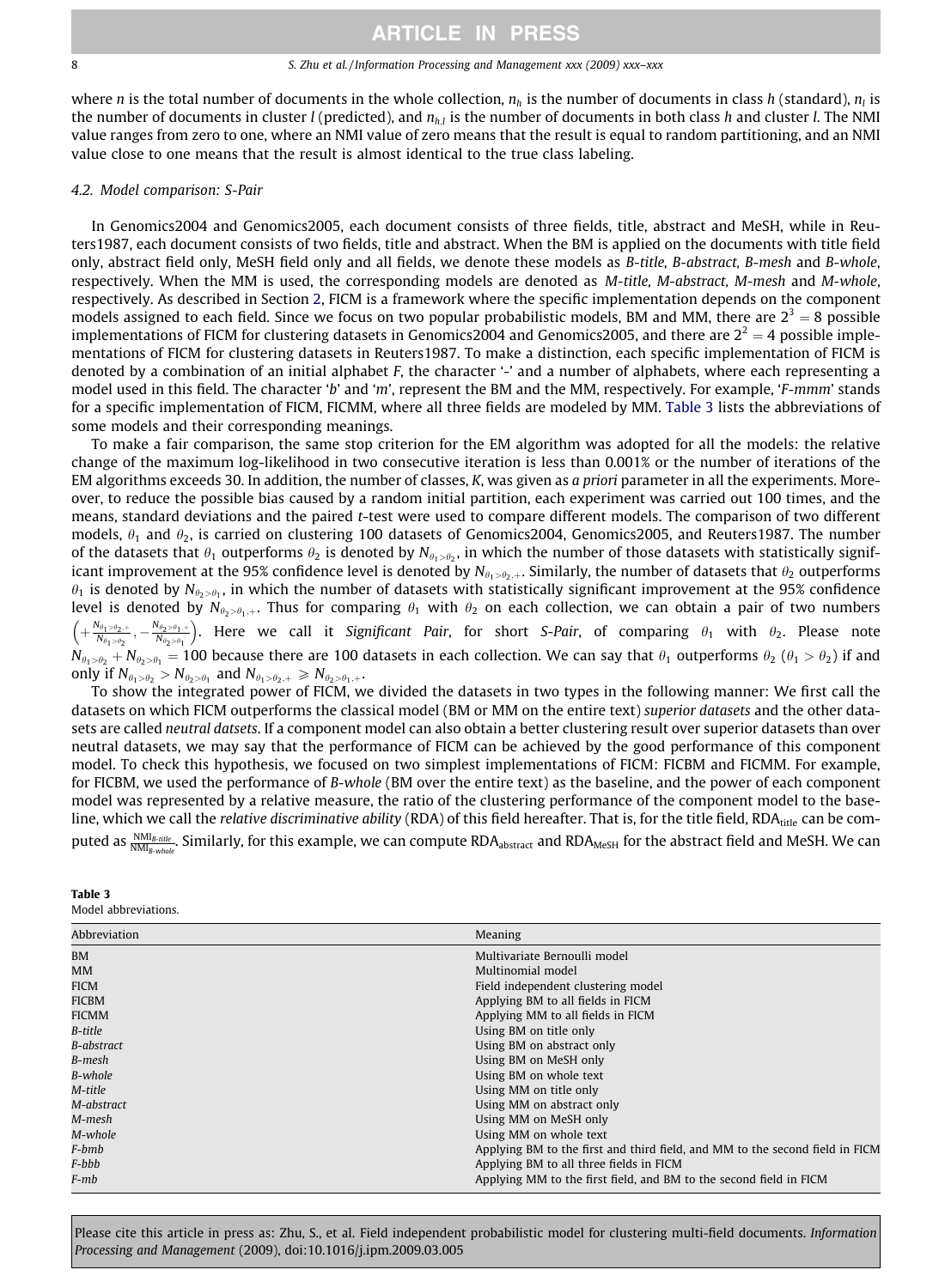#### S. Zhu et al./Information Processing and Management xxx (2009) xxx–xxx 9

then compute the total RDA over all fields as RDA  $=\frac{RDA_{\rm{dide}+RDA_{\rm{abstrad}}+RDA_{\rm{MeSH}}}{3}$  for the case of three fields: title, abstract and MeSH. This is possible for FICMM by using M-whole as the baseline. Similarly, for the case of only two fields, title and abstract, this RDA is given as RDA  $=\frac{\text{RDA}_{\text{title}}+\text{RDA}_{\text{abstract}}}{2}$ . We denote the RDA for superior datasets and neutral datasets by RDA $^{\text{sup}}$  and RDA $^{\text{neu}}$ , respectively.

## 5. Experimental results

Experimental results include two parts. In the first part, we compared BM and MM with their direct extension, FICBM and FICMM. We found that FICBM (FICMM) outperformed B-whole (M-whole) consistently in all three collections, which demonstrated the effectiveness of FICM, even in the simplest configuration. In the second part, we further examined different combinations of component models in FICM, and obtained some insights into the component field configurations.

## 5.1. FICBM and FICMM

### 5.1.1. Comparison of B-title, B-abstract, B-mesh, B-whole and FICBM

We compared the performance of the BM-based clustering models. In Genomics2004 and Genomics2005, FICBM is denoted by F-bbb since it consists of three different fields, while in Reuters1987 with two different fields, FICBM is denoted by F-bb. Table 4 illustrates the performance of different models in terms of NMI in Genomics2004, Genomics2005, and Reuters1987. For each collection, it presented the result on one example dataset in the collection, as well as the average result over all 100 datasets. For the example dataset (or the average of all datasets), we used bold face to highlight the model with the highest NMI. Experimental results showed that FICBM achieved the highest average NMI (0.756, 0.723 and 0.497) in all three collections, respectively. Table 5 presented a comparison of these models by the paired t-test for indicating the statistical significance of improvement. The experimental results showed that FICBM outperformed B-whole consistently for all three collections, with S-Pair (+41/80,-0/20) in Genomics2004, S-Pair (+63/95,-1/5) in Genomics2005 and S-Pair (+73/ 89,-1/11) in Reuters1987.

### 5.1.2. Comparison of M-title, M-abstract, M-mesh, M-whole and FICMM

We compared the performance of MM-based clustering models and FICMM: F-mmm (or F-mm for Reuters1987). [Table 6](#page-9-0) presents the experimental result of these models on one example dataset and the average of all 100 datasets for Genomics2004, Genomics2005 and Reuters1987. We can see that FICMM achieved higher NMI than M-whole in all three collections. For example, with Genomics2004, FICMM achieved the highest NMI of 0.740, which was followed by M-whole of 0.736. In addition, interestingly, for Genomics2005 and Reuters1987, M-title (using MM on the title only) obtained the highest average NMI out of all five models, which suggests that only a few distinguished words in the title are effective for document clustering. We further compared these models in terms of the significance of improvement by paired t-test. [Table 7](#page-9-0) gives the results for each collection. We found that FICMM outperformed M-whole consistently in all three collections, with S-Pair (+15/63,-0/37) in Genomics2004, S-Pair (+12/67,-3/33) in Genomics2005 and S-Pair (+69/94,-0/6) in Reuters1987.

## 5.1.3. The superiority of FICBM over B-whole and FICMM over M-whole relies on the integration of discriminative ability of each component model

In the above two rounds of experiments, the direct extension of BM and MM by FICM (FICBM and FICMM) outperformed the corresponding original models (B-whole and M-whole) significantly, and the improvement of FICBM over B-whole was

|--|--|

Performance of B-title, B-abstract, B-mesh, B-whole and FICBM (F-bbb for Genomics2004 and Genomics2005 or F-bb for Reuters1987) in terms of NMI (mean ± standard deviation).

| Collection   | Data                 | B-title        | B-abstract     | B-mesh         | B-whole        | $F$ -bbb $(F$ -bb $)$ |
|--------------|----------------------|----------------|----------------|----------------|----------------|-----------------------|
| Genomics2004 | T200412a             | $.630 \pm .03$ | $.734 \pm .04$ | $.739 \pm .03$ | $.756 \pm .04$ | $.782 \pm .04$        |
| Genomics2004 | Mean of all 100      | $.628 \pm .06$ | $.723 \pm .07$ | $.715 \pm .05$ | $.743 \pm .06$ | $.756 \pm .06$        |
| Genomics2005 | T200512a             | $.671 \pm .05$ | $.697 \pm .05$ | $.634 \pm .03$ | $.706 \pm .04$ | $.745 \pm .04$        |
| Genomics2005 | Mean of all 100      | $.671 \pm .06$ | $.693 \pm .07$ | $.656 \pm .05$ | $.697 \pm .07$ | $.723 \pm .07$        |
| Reuters1987  | R <sub>198712a</sub> | $.300 \pm .07$ | $.359 \pm .06$ |                | $.357 \pm .05$ | $.369 \pm .07$        |
| Reuters1987  | Mean of all 100      | $.446 \pm .07$ | $.466 \pm .07$ |                | $.460 \pm .07$ | $.497 \pm .08$        |

#### Table 5

The comparison of B-title, B-abstract, B-mesh, B-whole and FICBM(F-bbb in Genomics2004 and Genomics2005 or F-bb in Reuters1987) in terms of S-Pair.

| Collection   | $B$ -whole > $B$ -title | $B$ -whole > $B$ -abstract | $B$ -whole > $B$ -mesh   | $F$ -bbb $(F$ -bb $)$ > B-whole |
|--------------|-------------------------|----------------------------|--------------------------|---------------------------------|
| Genomics2004 | $(+92/95, -2/5)$        | $(+53/80, -6/20)$          | (+61/74, 13/26)          | $(+41/80, -0/20)$               |
| Genomics2005 | $(+53/68, -25/32)$      | $(+22/56, -13/44)$         | $(+75/84, -9/16)$        | $(+63/95, -1/5)$                |
| Reuters1987  | $(+57/70, -25/30)$      | $(+2/36,-11/64)$           | $\overline{\phantom{0}}$ | $(+73/89, -1/11)$               |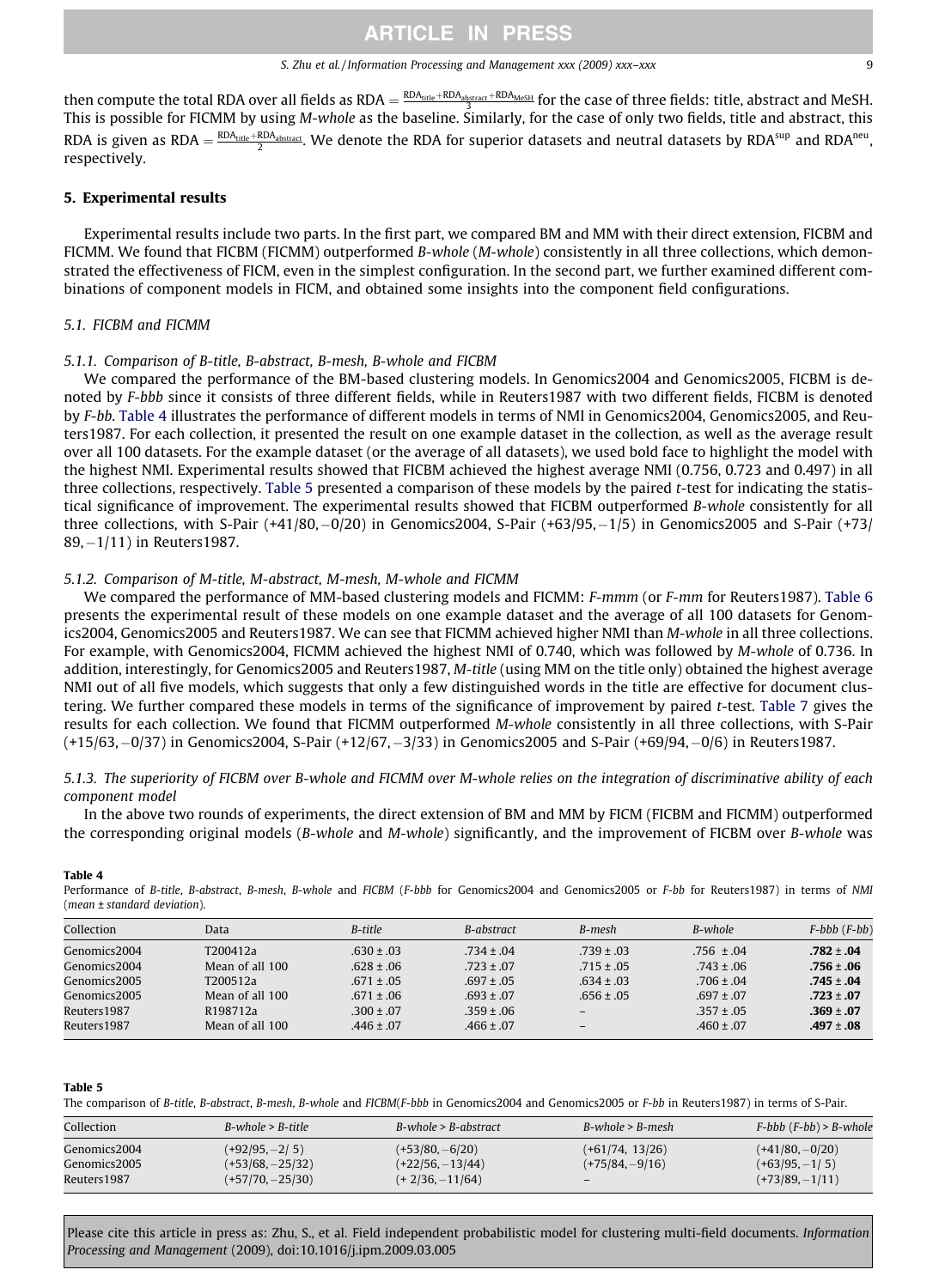#### <span id="page-9-0"></span>10 S. Zhu et al. / Information Processing and Management xxx (2009) xxx–xxx

## Table 6

Performance of M-title, M-abstract, M-mesh, M-whole and FICMM (F-mmm in Genomics2004 and Genomics2005 or F-mm in Reuters1987) in terms of NMI (mean ± standard deviation).

| Collection   | Data                 | M-title        | M-abstract     | M-mesh                       | M-whole        | $F-mmm(F-mm)$  |
|--------------|----------------------|----------------|----------------|------------------------------|----------------|----------------|
| Genomics2004 | T200412a             | $.740 \pm .03$ | $.781 \pm .03$ | $.716 \pm .03$               | $.790 \pm .03$ | $.795 \pm .04$ |
| Genomics2004 | Mean of all 100      | $.709 \pm .05$ | $.719 \pm .06$ | $.676 \pm .05$               | $.736 \pm .06$ | $.740 \pm .06$ |
| Genomics2005 | T200512a             | $.755 \pm .02$ | $.754 \pm .03$ | $.603 \pm .03$               | $.758 \pm .03$ | $.758 \pm .03$ |
| Genomics2005 | Mean of all 100      | $.723 \pm .05$ | $.702 \pm .06$ | $.588 \pm .05$               | $.702 \pm .06$ | $.705 \pm .06$ |
| Reuters 1987 | R <sub>198712a</sub> | $.413 \pm .04$ | $.423 \pm .03$ | $\qquad \qquad -$            | $.407 \pm .03$ | $.430 \pm .03$ |
| Reuters 1987 | Mean of all 100      | $.493 \pm .05$ | $.482 \pm .06$ | $\qquad \qquad \blacksquare$ | $.473 \pm .06$ | $.492 \pm .06$ |

#### Table 7

The comparison of M-title, M-abstract, M-mesh, M-whole and FICMM(F-mmm in Genomics2004 and Genomics2005 or F-mm in Reuters1987) in terms of S-Pair.

| Collection<br>$M$ -whole > M-title<br>$M$ -whole > $M$ -abstract<br>$M$ -whole > M-mesh<br>$(+61/89, -0/11)$<br>$(+64/76, -15/24)$<br>$(+15/63, -0/37)$<br>$(+89/94, -1/6)$<br>Genomics2004<br>$(+12/67, -3/33)$<br>$(+13/50, -10/50)$<br>$(+17/26, -57/74)$<br>$(+95/97, -2/3)$<br>Genomics2005 |             |                    |                  |                   |                         |
|--------------------------------------------------------------------------------------------------------------------------------------------------------------------------------------------------------------------------------------------------------------------------------------------------|-------------|--------------------|------------------|-------------------|-------------------------|
|                                                                                                                                                                                                                                                                                                  |             |                    |                  |                   | $F-mmm(F-mm) > M-whole$ |
|                                                                                                                                                                                                                                                                                                  | Reuters1987 | $(+23/33, -50/67)$ | $(+8/32,-35/68)$ | $\qquad \qquad -$ | $(+69/94, -0/6)$        |

especially remarkable. As discussed in Section 4, we can compare RDA<sup>sup</sup> of FICBM (and FICMM) with RDA<sup>neu</sup> of that. Through this comparison, we can check if there is a significant difference between the superior and neutral by paired t-test. Note that we used RDA of the three field case for Genomics2004 and Genomics2005, while that of the only two field case for Reuters1987. As shown in Table 8, the upper three rows are by FICBM and the lower three rows are by FICMM. In all six cases, the RDA<sup>sup</sup> was higher than RDA<sup>neu</sup>. Moreover, in four of them, the difference was statistically significant at the 95 % confidence level (p-value less than 0.05), and one of them obtained a p-value of 0.081, which was close to 0.05. The only exception was the case of FICMM on Genomics2005 with a p-value of 0.43. The reason may be due to the dependence of different fields and the unbalanced contribution of each field in the FICMM. In contrast to BM, MM considers all occurrences of every word, which means that longer fields, such as abstracts, contributed much more than shorter fields, such as titles, in the performance of FICMM. Over all, we believe that the significant performance improvement of FICBM over BM on the entire text (B-whole) and FICMM over MM on the entire text (M-whole) comes from the integration of discriminative ability of each component model.

## 5.2. The combination of different component models in FICM

As discussed in Section 2, to make good use of FICM, the component model should be accurate and diverse, which requires us to assign the best model to each field and to also maintain a diversity of component models. To examine this strategy, we shall explore the effect of different combination of component models in FICM. Since Reuters1987 is too simple with only two fields and four possible combinations in FICM, we focus on exploring different combinations of component models on clustering datasets in the data collections Genomics2004 and Genomics2005, which consists of three fields and eight possible combinations. First, we identified which model is more suitable, BM or MM, for each independent field. Second, we checked if the performance of FICM could be improved by configuring a better model to one field with fixed model settings on the other two fields. Finally, we discussed the optimal configuration of FICM compared with classical BM and MM.

## 5.2.1. Identifying the best model for each field independently

To identify the best model for each field, it is necessary to know both the important characteristics of each field and the strengths (and weaknesses) of each model. Alternatively, we may carry out some preliminary experiments on a small training dataset to elucidate an appropriate model for each field. In Genomics2004 and Genomics2005, considering the distinct

#### Table 8

The comparison of relative discriminative ability (RDA) of FICBM (FICMM) between superior datasets and neutral datasets in Genomics2004, Genomics2005 and Reuters1987.

| Collection   | Model        | $RDAsup$ (mean ± standard deviation) | $RDAneu$ (mean $\pm$ standard deviation) | <i>p</i> -Value |
|--------------|--------------|--------------------------------------|------------------------------------------|-----------------|
| Genomics2004 | <b>FICBM</b> | $.944 \pm .04$                       | $.914 \pm .04$                           | $6.51e - 004$   |
| Genomics2005 | <b>FICBM</b> | $.982 \pm .05$                       | $.943 \pm .04$                           | $2.09e - 004$   |
| Reuters1987  | <b>FICBM</b> | $1.011 \pm .11$                      | $.928 \pm .11$                           | $2.80e - 003$   |
| Genomics2004 | <b>FICMM</b> | $.971 \pm .03$                       | $.947 \pm .04$                           | $4.20e - 002$   |
| Genomics2005 | <b>FICMM</b> | $.966 \pm .03$                       | $.957 \pm .04$                           | 0.430           |
| Reuters 1987 | <b>FICMM</b> | $1.042 \pm .05$                      | $1.023 \pm .05$                          | 0.081           |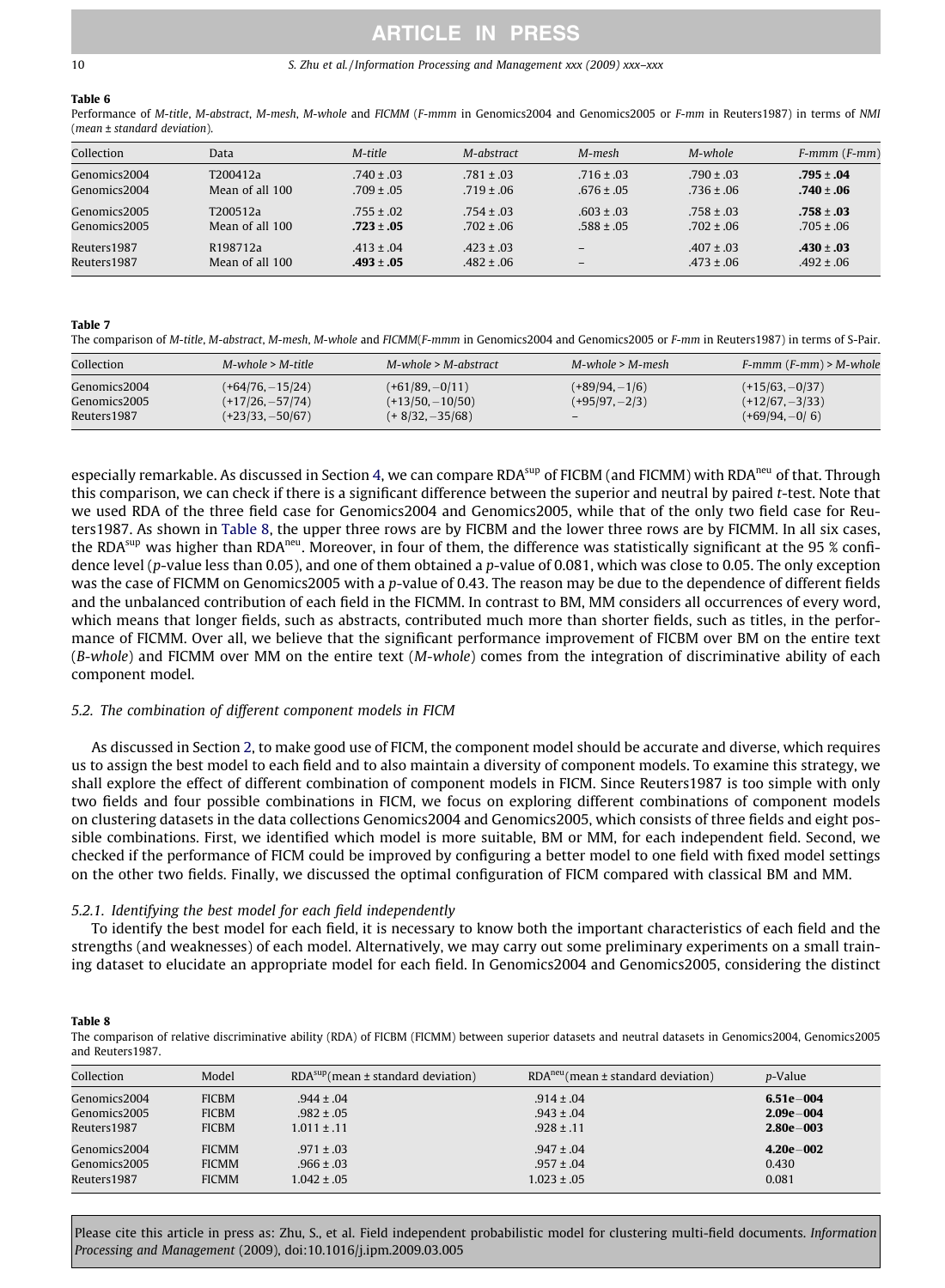#### S. Zhu et al. / Information Processing and Management xxx (2009) xxx–xxx 11

<span id="page-10-0"></span>features of the MeSH and title fields, we believe that the best model for MeSH and the title field would be BM and MM, with the following reasons. The MeSH terms are originally organized in a hierarchal structure for indicating the document theme. Here, both BM and MM treat them flatly without considering this hierarchical information. Some general terms, such as ''human", ''protein" and ''genetics", would appear in the MeSH field very frequently, which actually brings little information for clustering. The situation will become even worse for MM since it favors frequent terms for clustering. Conversely, by considering binary occurrences only, BM would be more robust against this situation. On the other hand, for the title field, words that appear usually are very informative and highly related for expressing the document topic. In this situation, MM, in which the probability for generating each distinct word sums to 1, adds some constraints to those relevant informative words, and would be more appropriate than BM since the latter deals with the presence/absence of each word independently. To examine these hypotheses, we compared the performance of MM and BM on the title and MeSH fields using a paired t-test. As shown in Table 9, the assignment of these models is justified through the experimental results for both collections. For example, for Genomics2004, *B-mesh* outperformed *M-mesh with S-Pair (+81/94, –5/6), and M-title outperformed* B-title with S-Pair (+89/92,-5/8).

## Table 9

The comparison of B-title with M-title, B-abstract with M-abstract and B-mesh with M-mesh in terms of S-Pair.

| Data         | $M$ -title > B-title | $B-a$ <i>bstract</i> > $M-a$ <i>bstract</i><br>K < 8 | $M$ -abstract > B-abstract<br>$K \geqslant 8$ | $B$ -mesh > M-mesh |
|--------------|----------------------|------------------------------------------------------|-----------------------------------------------|--------------------|
| Genomics2004 | $(+89/92, -5/8)$     | $(+35/43,-4/7)$                                      | $(+35/37, -10/13)$                            | $(+81/94, -5/6)$   |
| Genomics2005 | $(+73/85, -6/15)$    | $(+24/29, -12/21)$                                   | $(+34/40, -7/10)$                             | $(+97/97, -1/3)$   |



Fig. 1. Comparison of B-abstract with M-abstract for Genomics2004 and Genomics2005: the number of datasets with K topics where one model outperforms another statistically significant.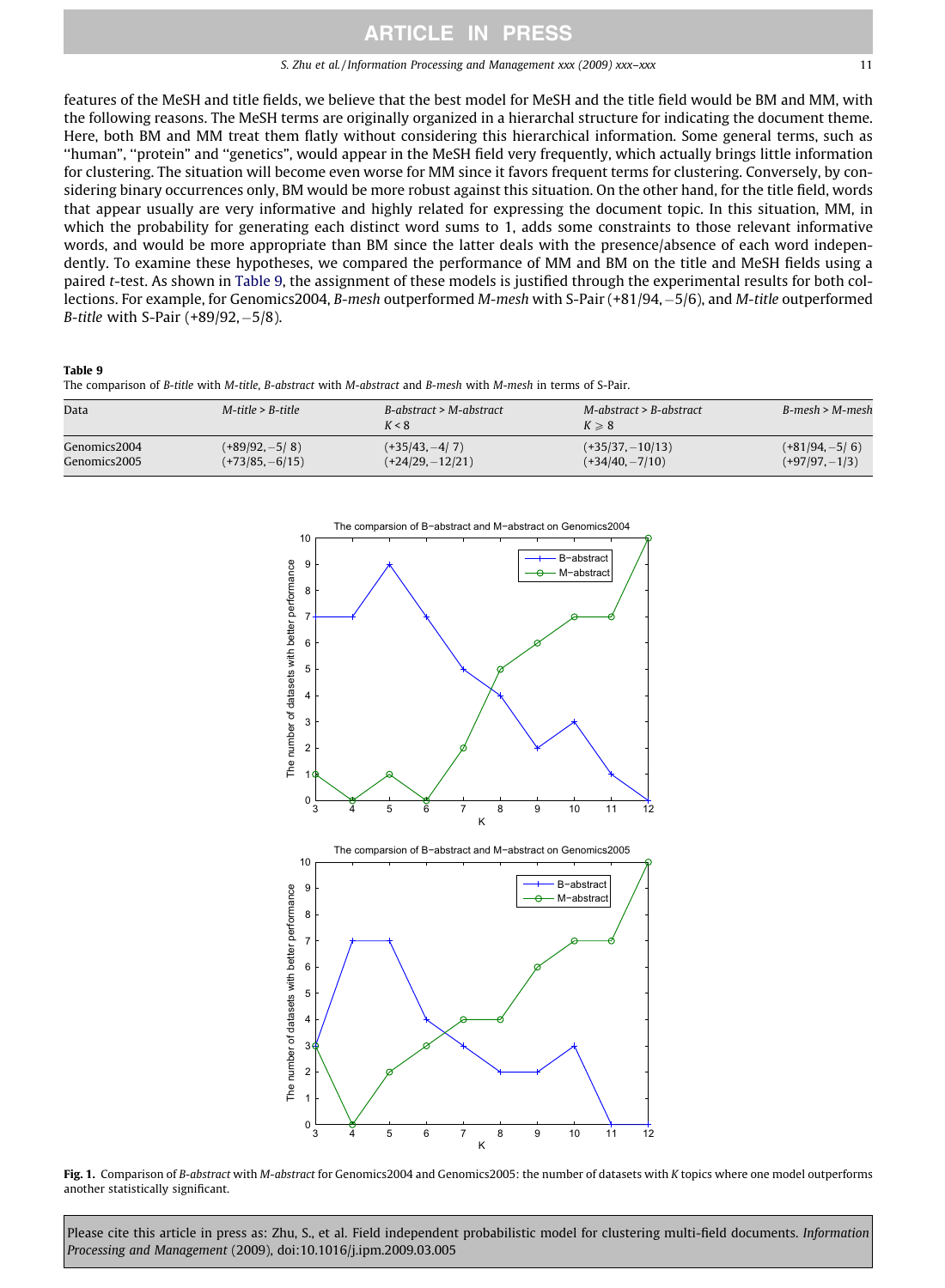#### 12 S. Zhu et al. / Information Processing and Management xxx (2009) xxx–xxx

For the abstract field, we speculate that BM would be more suitable on small datasets with few topics, while MM outperforms multivariate models definitely on large datasets, which comes from [McCallum and Nigam'findings \(1998\)](#page-15-0). They compared MM with BM for naive Bayes text classification, and found that BM performed very well on datasets with a limited vocabulary, while MM usually performed better on datasets with a larger vocabulary size. This finding is also consistent with our experiments which compared B-abstract with M-abstract. As illustrated in [Fig. 1,](#page-10-0) B-abstract usually outperformed M-abstract on datasets with small number of topics, while M-abstract outperformed B-abstract on datasets with more topics. For example, for both Genomics2004 and Genomics2005, M-abstract outperformed B-abstract statistically significantly for all 10 datasets with 12 topics. The crossover of B-abstract and M-abstract with similar performance happens when the number of topics in the dataset is around 8. And thus, by dividing the datasets into two groups:  $K \ge 8$  or  $K < 8$ , we summarized the comparison of B-abstract and M-abstract in [Table 9](#page-10-0).

Over all, in Genomics2004 and Genomics2005, the best model for MeSH and title fields would be BM and MM, respectively. And for the abstract field, BM is more suitable than MM when the number of topics in the datasets is small  $(K < 8)$ . Otherwise, MM is more suitable.

## 5.2.2. Replacing the model setting for only one field in FICM

We compared the performance of different models with paired t-test by changing the model for only one component field and fixing the models for the other two fields. The hypothesis is that assigning a better model to a field in FICM will improve the clustering performance.

As shown in Table 10, changing the component model from MM to BM for the MeSH field improved the clustering performance significantly for all combinations. For example, for Genomics2005, F-mmb outperformed F-mmm with S-Pair (+67/ 96,–0/4), and F-bbb outperformed F-bbm with S-Pair (+54/94,–2/6). Moreover, Table 11 shows consistently that replacing MM with BM for the abstract would increase clustering performance when the number of topics is less than 8. The clustering performance decreased when the number of topics is equal to or larger than 8. For example, for Genomics2004, F-bbb outperformed F-bmb with S-Pair (+34/43,–2/7) when K < 8 as shown in Table 11, while F-bmb outperformed F-bbb with S-Pair (+37/41,–6/9) when K  $\geqslant 8$  in Table 12. These experimental results are highly consistent with our hypothesis that applying a better component model will improve the clustering performance of FICM.

Compared with the abstract and MeSH, the effect from changing the model for the title is much weaker and more complicated as illustrated in [Table 13.](#page-12-0) For example, for Genomics2005, F-mbm differed slightly from F-bbm with S-Pair (+5/ 53,–4/47), and F-mbb differed slightly from F-bbb with S-Pair (+1/52,–1/48). This indicates that model selection for the abstract or MeSH is more important than model selection for the title with respect to the performance of FICM. A main reason may be that the title is much shorter compared with the other two fields, so that the performance of FICM is dominated by the component model setting in abstract and MeSH. Another reason would be the relative high correlation between the title and the abstract. One popular measure for correlation is the cosine of the angle between two corresponding vectors (cosine similarity). For each dataset in the Genomics2004 and Genomics2005 collections, the cosine similarities between any two fields for both MM and BM are computed, and averaged in [Table 14.](#page-12-0) We displayed the highest correlated pair in every combination of data collection and model in boldface. We see that in all four cases, the title–abstract pair always obtained the largest similarity, which was especially significant in MM. For example, in Genomics2004, the average cosine similarity between the title and the abstract in MM was 0.46, while the average cosine similarity between the title and the MeSH was

#### Table 10

Changing model settings on the MeSH field in FICM.

| Data         | $F$ -bhb > $F$ -bhm | $F-mhh > F-mhm$   | $F-hmh > F-hmm$  | $F-mmh > F-mmm$   |
|--------------|---------------------|-------------------|------------------|-------------------|
| Genomics2004 | $(+30/74, -0/26)$   | $(+27/78, -2/22)$ | $(+38/91, -0/9)$ | $(+47/90, -0/10)$ |
| Genomics2005 | $(+54/94, -2/6)$    | $(+51/90, -0/10)$ | $(+46/97, -0/3)$ | $(+67/96, -0/4)$  |

#### Table 11

Changing model settings on the abstract field in FICM when  $K < 8$ .

| Data         | $F\text{-}hhh > F\text{-}hmh$ | $F\text{-}bbm > F\text{-}bmm$ | $F-mbm > F-mmm$    | $F-mhb > F-mmb$   |
|--------------|-------------------------------|-------------------------------|--------------------|-------------------|
| Genomics2004 | $(+34/43,-2/7)$               | $(+31/43,-3/7)$               | $(+29/44, -2/6)$   | $(+21/31, -9/19)$ |
| Genomics2005 | $(+25/33, -9/17)$             | $(+18/30, -10/20)$            | $(+21/30, -11/20)$ | $(+27/42,-1/8)$   |

#### Table 12

Changing model setting on the abstract field in FICM when  $K \ge 8$ .

| Data         | $F-hmb > F-bbb$  | $F\text{-}bmm > F\text{-}bbm$ | $F-mmm > F-mbm$   | $F-mmh > F-mhh$   |
|--------------|------------------|-------------------------------|-------------------|-------------------|
| Genomics2004 | $(+37/41, -6/9)$ | $(+32/41,-6/9)$               | $(+21/34, -9/16)$ | $(+38/44, -4/6)$  |
| Genomics2005 | $(+40/44, -2/6)$ | $(+37/44, -3/6)$              | $(+27/34, -8/16)$ | $(+31/39, -5/11)$ |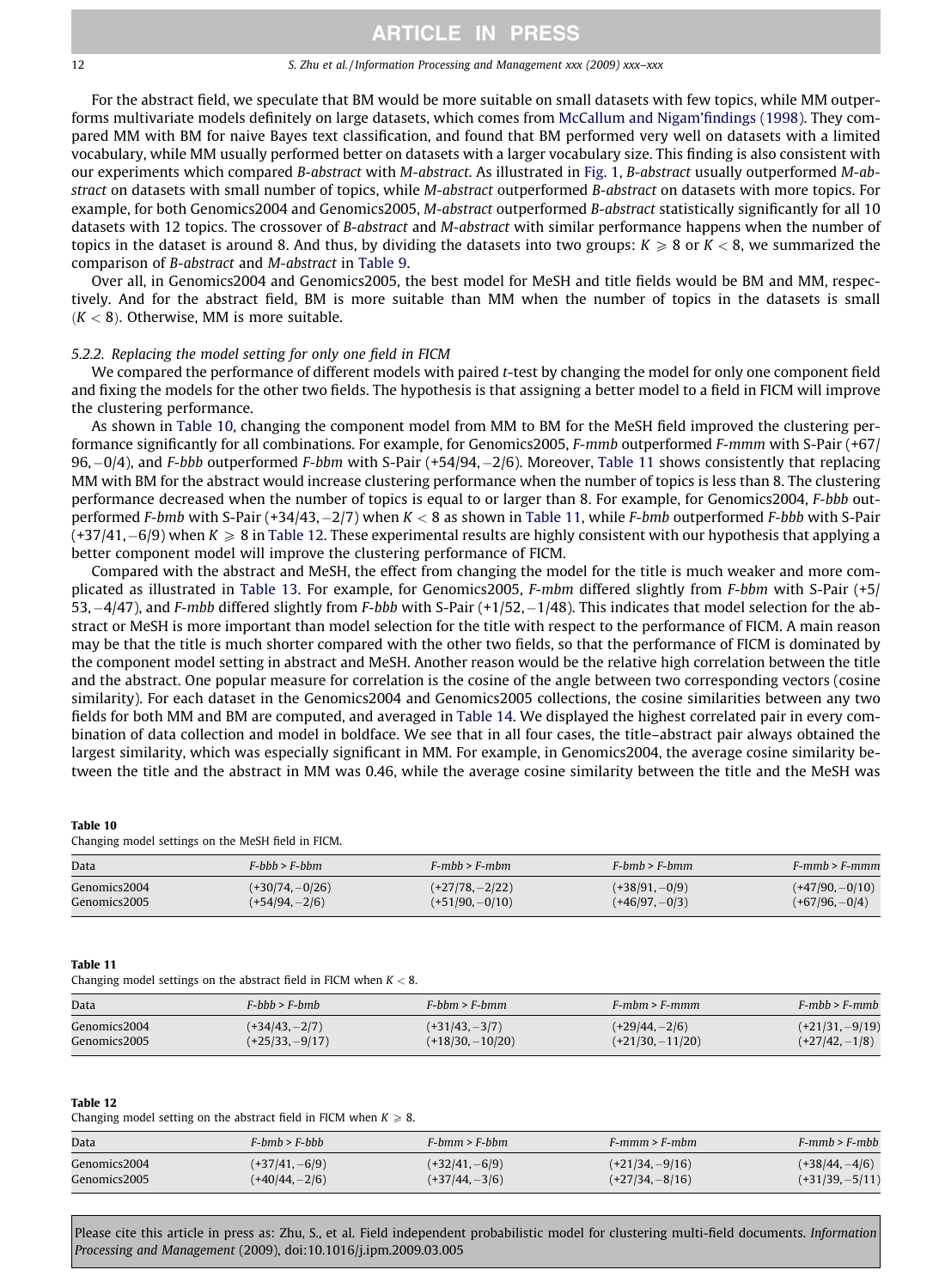### S. Zhu et al. / Information Processing and Management xxx (2009) xxx–xxx 13

#### <span id="page-12-0"></span>Table 13

Changing model setting on the title field in FICM.

| Data         | F-mbm > F-bbm    | $F-mhh > F-bhh$  | $F\text{-}hmm > F\text{-}mmm$ | $F-hmb > F-mmb$   |
|--------------|------------------|------------------|-------------------------------|-------------------|
| Genomics2004 | $(+9/65, -4/35)$ | $(+8/60, -1/40)$ | $(+15/74, -0/26)$             | $(+13/76, -3/24)$ |
| Genomics2005 | $(+5/53, -4/47)$ | $(+1/52, -3/48)$ | $(+35/82, -0/18)$             | $(+13/68, -0/32)$ |

#### Table 14

The average cosine similarity (mean ± standard deviation) between any two fields over all datasets in Genomics2004 and Genomics2005.

| Data         | Model     | Title-abstract | Title-MeSH    | Abstract-MeSH |
|--------------|-----------|----------------|---------------|---------------|
| Genomics2004 | <b>BM</b> | $.30 \pm .01$  | $.26 \pm .02$ | $.25 \pm .01$ |
| Genomics2004 | <b>MM</b> | $.46 \pm .02$  | $.23 \pm .03$ | $.25 \pm .01$ |
| Genomics2005 | <b>BM</b> | $.31 \pm .01$  | $.27 \pm .03$ | $.24 \pm .02$ |
| Genomics2005 | <b>MM</b> | $.46 \pm .03$  | $.23 \pm .03$ | $.24 \pm .02$ |

0.23, and the average cosine similarity between the abstract and the MeSH was 0.25. In this case, assigning different models to the title and the abstract, respectively, will usually obtain good clustering results, which confirms the importance of the diversity among component models. For example, as shown in Table 13, for Genomics2004, F-bmb outperformed F-mmb with S-Pair (+13/76,–3/24), and F-bmm outperformed F-mmm with S-Pair (+15/74,–0/26), and for Genomics2005 F-bmb outperformed F-mmb with S-Pair (+13/68, –0/32), and F-bmm outperformed F-mmm with S-Pair (+35/82, –0/18).

In short, assigning a better model to a field in FICM usually improves the clustering performance, with exception on the title field, which may due to its short length and relative high correlation with the abstract.

## 5.2.3. Discussion on the best model configuration in FICM

As discussed in Section 2, FICM should work very well if each component model is accurate and diverse. According to this principle, we attempted to determine the best configurations of FICM for clustering datasets in Genomics2004 and Genomics2005. The basic idea is to assign the best model to each field with the constraint of keeping the diversity of each component model. Additionally, for Genomics2004 and Genomics2005, we also found that the effect of model selection on the title field was much weaker than the other two fields. Here, we first compared different configuration of FICM against the two classical models: BM (B-whole) and MM (M-whole). In this case, when compared with B-whole, the component setting on the abstract field in FICM is fixed to BM, and when compared with M-whole, the component setting on the abstract field in FICM is fixed to MM. In addition, by dividing the datasets into two groups,  $K \ge 8$  and  $K < 8$ , we compared all eight possible configurations in FICM to find the best combination.

In the first case, since the model setting for abstract is already fixed, we only need to set the models for the other two fields: title and MeSH. As we discussed before, the best models for MeSH and title are BM and MM, respectively. Considering the high correlation between title and abstract, we should assign different models to each field. So, we assigned BM to MeSH, and the complement model of abstract to title. Under these settings, we conducted a comparison experiment for BM by all possible three combinations of B-whole, F-bbb and F-mbb. Table 15 shows S-Pairs obtained by these combinations. For MM, a similar comparison experiment was done by using M-whole, F-mmm and F-bmb. [Table 16](#page-13-0) presented S-Pairs obtained by all three combinations. We found that clustering performance could be improved, especially in the case of MM. For example, for Genomics2004, F-mmm outperformed M-whole slightly with S-Pair (+15/63,-0/37), while F-bmb outperformed both Mwhole and F-mmm remarkably with S-Pairs (+78/98,–0/2) and (+58/93,–0/7), respectively. This result is totally true of Genomics2005.

In addition, by dividing the datasets into two categories,  $K \ge 8$  and  $K < 8$ , we determined the best configuration of FICM. In the former case, the best model would be F-bmb, while in the latter case, two models, F-mbb and F-bbb, with very close performances, outperformed all other models significantly. As shown in [Table 17,](#page-13-0) when  $K \geq 8$ , F-bmb performed slightly better than F-mmb, which outperformed all other models significantly for both Genomics2004 and Genomics2005. When  $K < 8$ , F-mbb outperformed all other models significantly for both Genomics2004 and Genomics2005, except F-bbb with a performance similar to that of F-mbb. The close performance of F-bbb and F-mbb reflects the weak effect of model setting in the title field. Over all, the experimental results further validate the effectiveness of our strategy of assigning the best component model to each field while keeping diversity in FICM to achieve good performance.

#### Table 15

The comparison of B-whole with F-bbb, B-whole with F-mbb and F-bbb with F-mbb in terms of S-Pair.

| Data         | $F$ -bhb > B-whole | $F-mbh > B-whole$ | $F-mbb > F-bbb$  |
|--------------|--------------------|-------------------|------------------|
| Genomics2004 | $(+41/80, -0/20)$  | $(+49/86, -0/14)$ | $(+8/60, -1/40)$ |
| Genomics2005 | $(+63/95, -1/5)$   | $(+59/94, -0/6)$  | $(+1/52,-3/48)$  |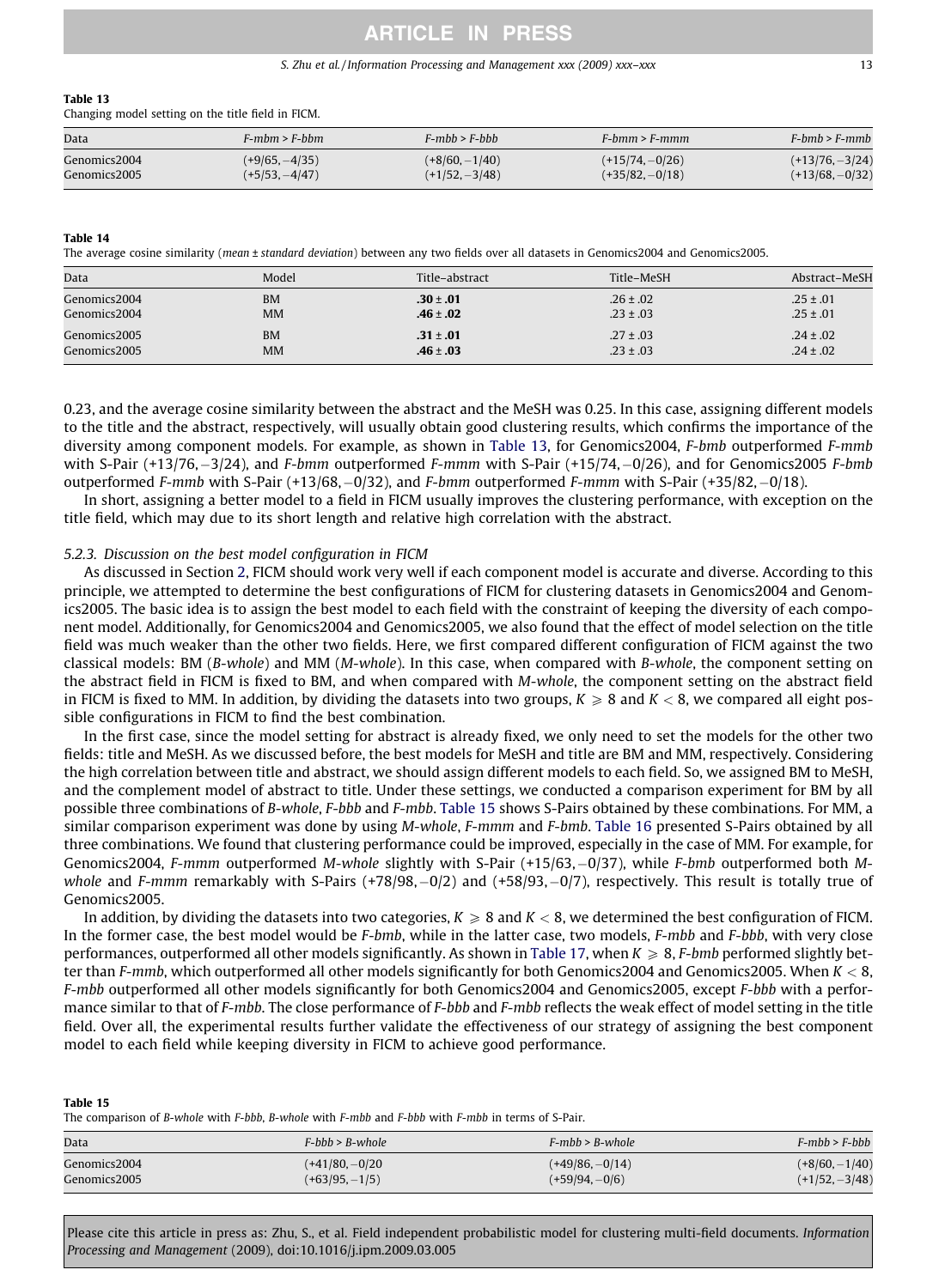#### 14 S. Zhu et al. / Information Processing and Management xxx (2009) xxx–xxx

#### Table 16

The comparison of M-whole with F-mmm, M-whole with F-bmb and F-mmm with F-mbb in terms of S-Pair

| Data         | $F-mmm > M-whole$ | $F-hmh > M$ -whole | $F-bmb > F-mmm$  |
|--------------|-------------------|--------------------|------------------|
| Genomics2004 | $(+15/63, -0/37)$ | $(+78/98, -0/2)$   | $(+58/93, -0/7)$ |
| Genomics2005 | $(+12/67, -3/33)$ | $(+69/93, -0/7)$   | $(+72/98, -0/2)$ |

#### Table 17

The comparison between F-mbb (F-bbb) with others when  $K < 8$ , and the comparison between F-bmb (F-mmb) with others when  $K \ge 8$  over all datasets in Genomics2004 and Genomics2005.

| Best model  | Collection   | F-bbm                                      | F-bmm                                       | $F-mbm$                                    | F-mmm                                       | F-bbb                                      | F-bmb                                       | $F-mhh$                                      | F-mmb                                       |
|-------------|--------------|--------------------------------------------|---------------------------------------------|--------------------------------------------|---------------------------------------------|--------------------------------------------|---------------------------------------------|----------------------------------------------|---------------------------------------------|
| F-mbb       | Genomics2004 | $\left(+\frac{18}{41},-\frac{0}{9}\right)$ | $\left(+\frac{37}{48},-\frac{0}{2}\right)$  | $\left(+\frac{18}{42},-\frac{0}{8}\right)$ | $\left(+\frac{37}{46},-\frac{0}{4}\right)$  | $\left(+\frac{1}{22},-\frac{1}{28}\right)$ | $\left(+\frac{27}{42},-\frac{1}{8}\right)$  |                                              | $\left(+\frac{27}{44},-\frac{1}{6}\right)$  |
| (K < 8)     | Genomics2005 | $\left(+\frac{25}{48},-\frac{0}{2}\right)$ | $\left(+\frac{29}{44},-\frac{2}{6}\right)$  | $\left(+\frac{29}{47},-\frac{0}{3}\right)$ | $\left(+\frac{34}{45},-\frac{1}{5}\right)$  | $\left(+\frac{1}{23},-\frac{2}{27}\right)$ | $\left(+\frac{21}{31},-\frac{9}{19}\right)$ |                                              | $\left(+\frac{23}{34},-\frac{9}{16}\right)$ |
| F-bbb       | Genomics2004 | $\left(+\frac{21}{41},-\frac{0}{9}\right)$ | $\left(+\frac{35}{48},-\frac{0}{2}\right)$  | $\left(+\frac{20}{46},-\frac{1}{4}\right)$ | $\left(+\frac{36}{48},-\frac{1}{2}\right)$  |                                            | $\left(+\frac{34}{43},-\frac{2}{7}\right)$  | $\left(+\frac{1}{28},-\frac{1}{22}\right)$   | $\left(+\frac{29}{41},-\frac{2}{9}\right)$  |
| (K < 8)     | Genomics2005 | $\left(+\frac{28}{48},-\frac{1}{2}\right)$ | $\left(+\frac{33}{41},-\frac{1}{9}\right)$  | $\left(+\frac{32}{49},-\frac{1}{1}\right)$ | $\left(+\frac{34}{43},-\frac{1}{7}\right)$  | $\qquad \qquad -$                          | $\left(+\frac{25}{33},-\frac{9}{17}\right)$ | $\left(+\frac{2}{27},-\frac{1}{23}\right)$   | $\left(+\frac{25}{36},-\frac{8}{14}\right)$ |
| F-bmb       | Genomics2004 | $\left(+\frac{41}{44},-\frac{5}{6}\right)$ | $\left(+\frac{24}{49}, -\frac{0}{1}\right)$ | $\left(+\frac{36}{43},-\frac{4}{7}\right)$ | $\left(+\frac{43}{49}, -\frac{0}{1}\right)$ | $\left(+\frac{37}{41},-\frac{6}{9}\right)$ |                                             | $\left(+\frac{31}{39}, -\frac{5}{11}\right)$ | $\left(+\frac{8}{41},-\frac{0}{9}\right)$   |
| $(K \ge 8)$ | Genomics2005 | $\left(+\frac{46}{48},-\frac{2}{2}\right)$ | $\left(+\frac{30}{50},-\frac{0}{0}\right)$  | $\left(+\frac{46}{48},-\frac{0}{2}\right)$ | $\left(+\frac{48}{50},-\frac{0}{0}\right)$  | $\left(+\frac{40}{44},-\frac{2}{6}\right)$ |                                             | $\left(+\frac{38}{44},-\frac{4}{6}\right)$   | $\left(+\frac{9}{35},-\frac{0}{15}\right)$  |
| F-mmb       | Genomics2004 | $\left(+\frac{38}{42},-\frac{5}{8}\right)$ | $\left(+\frac{9}{43},-\frac{0}{7}\right)$   | $\left(+\frac{32}{41},-\frac{6}{9}\right)$ | $\left(+\frac{36}{47},-\frac{0}{3}\right)$  | $\left(+\frac{31}{41},-\frac{8}{9}\right)$ | $\left(+\frac{0}{9}, -\frac{8}{41}\right)$  | $\left(+\frac{28}{37},-\frac{6}{13}\right)$  |                                             |
| $(K \ge 8)$ | Genomics2005 | $\left(+\frac{39}{46},-\frac{2}{7}\right)$ | $\left(+\frac{18}{42},-\frac{0}{8}\right)$  | $\left(+\frac{40}{47},-\frac{0}{3}\right)$ | $\left(+\frac{44}{50},-\frac{0}{0}\right)$  | $\left(+\frac{37}{41},-\frac{6}{9}\right)$ | $\left(+\frac{0}{15},-\frac{9}{35}\right)$  | $\left(+\frac{34}{41},-\frac{5}{9}\right)$   |                                             |

## 5.3. The effect of field weighting: assigning different weights to different fields in FICM

To further explore the capability of FICM, we can assign different weights to different fields. Here we focus on two best configurations: F-bmb and F-mbb. We use a vector  $\lambda = (\lambda_t, \lambda_a, \lambda_m)$  to represent the weights assigned to fields, where  $\lambda_t, \lambda_a$  and  $\lambda_m$  are the weights for the title, abstract and MeSH fields, respectively. For each field, we examined four different  $\lambda$  values: 3, 5, 8 and 10. The experimental results of FICM on F-bmb and F-mbb with field weighting, are shown in Tables 18 and 19, respectively. For example, in Table 18, we first present the performance of original F-bmb without field weighting  $(\lambda = (1, 1, 1))$ , and then the performance of F-bmb with field weighting and the corresponding S-Pair between the original model and the one with field weighting. We highlighted the configuration in boldface that outperformed the original model significantly. In spite of examining the effect of field weighting on two different collections, Genomics2004 and Genomics2005, and two different configurations: F-bmband F-mbb, we were able to observe almost the same tendency from the experiment results. That is, weighting the title field moderately was able to improve the clustering performance significantly. For example, on the Genomics2005 collection, with  $(\lambda = (3, 1, 1))$ , the average NMI of F-bmb was improved from 0.724 to 0.735 with S-Pair (+39/80, $-1/2$ 0). The highest improvement was observed when  $\lambda_t$  was set to 3 or 5. Overweighing the title field seems impair the clustering performance. In fact, if we set  $\lambda = (10, 1, 1)$  in the above example, the average NMI slided from 0.735  $(\lambda = (3, 1, 1))$  to 0.727. On the other hand, adding more weights to the abstract and MeSH fields reduced the clustering performance in almost all cases. For example, on the Genomics2005 collection, with  $(\lambda = (1, 3, 1))$ , the average NMI of F-bmb was reduced from 0.724 to 0.701 with S-Pair (+0/12,–45/88). Overall, the performance of FICM can be further enhanced when we apply the Field Weighting extension to the suitable fields.

| Table 18 |                                                                             |
|----------|-----------------------------------------------------------------------------|
|          | The effect of changing weights on F-mbb in Genomics 2004 and Genomics 2005. |

| $\lambda$  | Genomics2004   |                    | Genomics2005   |                    |  |  |
|------------|----------------|--------------------|----------------|--------------------|--|--|
|            | <b>NMI</b>     | S-Pair             | <b>NMI</b>     | S-Pair             |  |  |
| (1, 1, 1)  | $.759 \pm .06$ |                    | $.724 \pm .07$ |                    |  |  |
| (3, 1, 1)  | $.766 \pm .06$ | $(+22/73,-2/27)$   | $.735 \pm .07$ | $(+39/80,-1/20)$   |  |  |
| (5,1,1)    | $.765\pm.06$   | $(+32/65, -7/35)$  | $.736 \pm .06$ | $(+49/75, -5/25)$  |  |  |
| (8, 1, 1)  | $.757 \pm .06$ | $(+27/49, -23/51)$ | $.732 \pm .06$ | $(+49/69, -15/31)$ |  |  |
| (10, 1, 1) | $.750 \pm .06$ | $(+19/40, -32/60)$ | $.727 \pm .06$ | $(+40/60, -20/40)$ |  |  |
| (1,3,1)    | $.737 \pm .07$ | $(+0/5, -61/95)$   | $.701 \pm .07$ | $(+0/12,-45/88)$   |  |  |
| (1, 5, 1)  | $.727 \pm .07$ | $(+0/2, -74/98)$   | $.692 \pm .07$ | $(+1/9, -66/91)$   |  |  |
| (1, 8, 1)  | $.719 \pm .07$ | $(+0/1, -85/99)$   | $.687 \pm .07$ | $(+0/3, -72/97)$   |  |  |
| (1, 10, 1) | $.716 \pm .07$ | $(+0/2, -86/98)$   | $.682 \pm .07$ | $(+1/3, -79/97)$   |  |  |
| (1, 1, 3)  | $.751 \pm .06$ | $(+2/32, -24/68)$  | $.706 \pm .06$ | $(+2/13, -48/87)$  |  |  |
| (1, 1, 5)  | $.739 \pm .06$ | $(+2/15, -48/85)$  | $.689 \pm .06$ | $(+1/6, -74/94)$   |  |  |
| (1,1,8)    | $.728 \pm .06$ | $(+1/6, -66/94)$   | $.675 \pm .06$ | $(+0/4, -88/96)$   |  |  |
| (1,1,10)   | $.723 \pm .06$ | $(+1/5, -76/95)$   | $.667 \pm .06$ | $(+0/2, -92/98)$   |  |  |

<span id="page-13-0"></span>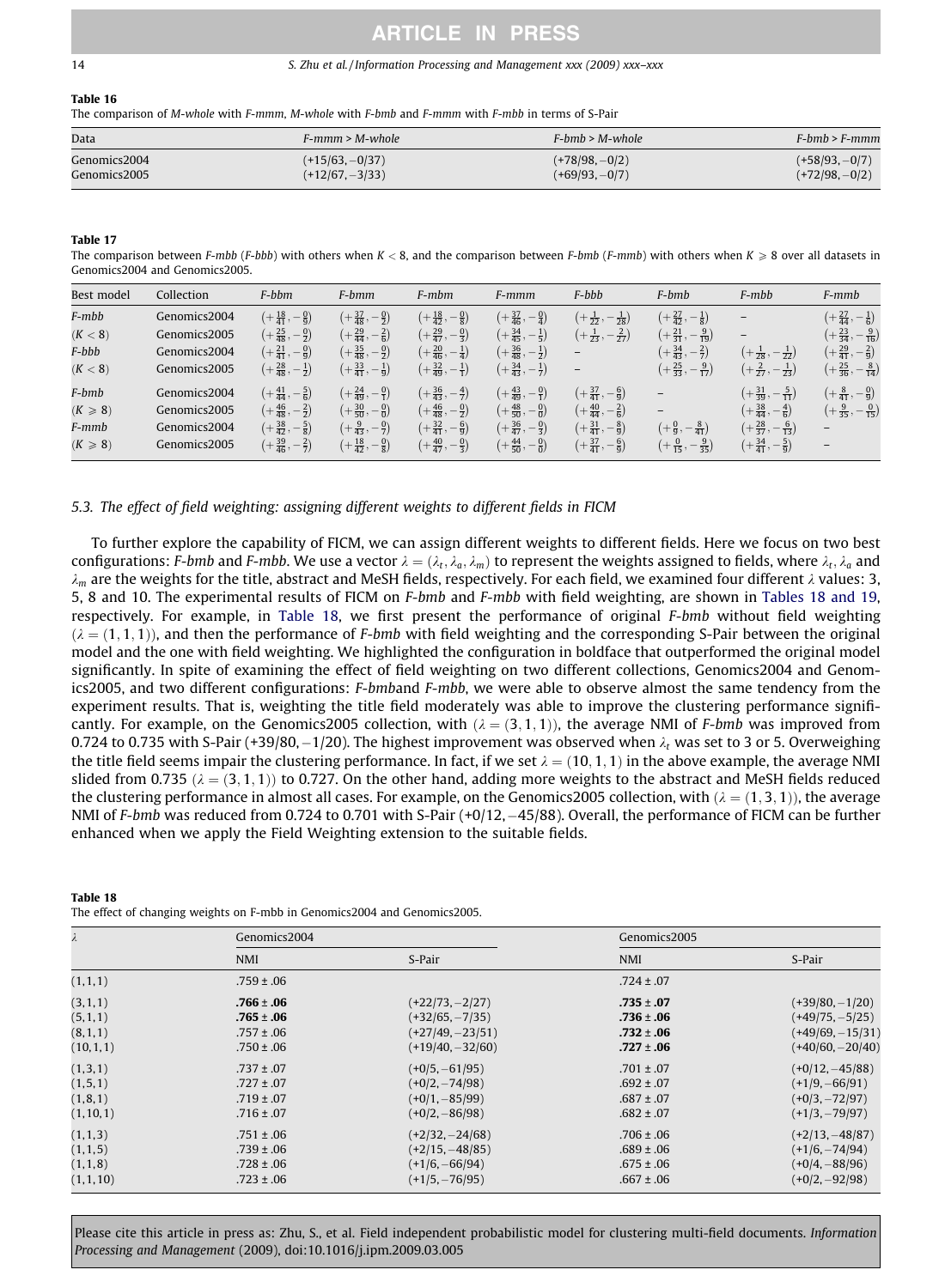#### S. Zhu et al./Information Processing and Management xxx (2009) xxx–xxx 15

#### <span id="page-14-0"></span>Table 19

The effect of changing weights on F-bmb in Genomics2004 and Genomics2005.

| $\lambda$  | Genomics2004   |                    | Genomics2005   |                    |
|------------|----------------|--------------------|----------------|--------------------|
|            | <b>NMI</b>     | S-Pair             | <b>NMI</b>     | S-Pair             |
| (1, 1, 1)  | $.756 \pm .06$ |                    | $.731 \pm .06$ |                    |
| (3, 1, 1)  | $.764 \pm .06$ | $(+21/76,-1/24)$   | $.738 \pm .06$ | $(+21/74, -0/26)$  |
| (5,1,1)    | $.763 \pm .06$ | $(+24/63, -4/37)$  | $.742 \pm .06$ | $(+32/80, -0/20)$  |
| (8, 1, 1)  | $.755 \pm .06$ | $(+18/48, -27/52)$ | $.740 \pm .06$ | $(+37/71, -7/29)$  |
| (10, 1, 1) | $.751 \pm .06$ | $(+11/39, -33/61)$ | $.735 \pm .06$ | $(+26/58, -13/42)$ |
| (1,3,1)    | $.728 \pm .06$ | $(+0/1, -77/99)$   | $.706 \pm .06$ | $(+0/5, -75/95)$   |
| (1, 5, 1)  | $.716 \pm .06$ | $(+0/0, -92/100)$  | $.696 \pm .06$ | $(+0/2, -85/98)$   |
| (1, 8, 1)  | $.710 \pm .06$ | $(+0/0, -92/100)$  | $.691 \pm .06$ | $(+0/1, -87/99)$   |
| (1, 10, 1) | $.708 \pm .06$ | $(+0/1, -91/99)$   | $.689 \pm .06$ | $(+0/1, -88/99)$   |
| (1, 1, 3)  | $.761 \pm .06$ | $(+11/61, -3/39)$  | $.724 \pm .06$ | $(+7/32, -28/68)$  |
| (1, 1, 5)  | $.755 \pm .06$ | $(+8/43, -24/57)$  | $.714 \pm .06$ | $(+5/20, -56/80)$  |
| (1, 1, 8)  | $.746 \pm .06$ | $(+5/31, -43/69)$  | $.700 \pm .06$ | $(+4/13, -72/87)$  |
| (1, 1, 10) | $.739 \pm .06$ | $(+5/23, -52/77)$  | $.690 \pm .06$ | $(+3/9, -80/91)$   |

## 6. Conclusions

We have presented a probabilistic model, FICM, for clustering multi-field text documents. The advantage of FICM comes from the integration of the discriminative ability of each field and the power of choosing the most suitable generative model for each field. In order to achieve good performance, the component models of FICM should be accurate and diverse. We have experimentally shown that a direct extension of the classical BM and MMs by FICM, FICBM and FICMM, are able to achieve a better performance, and by configuring each field with a suitable model, we obtain much better clustering results. The component model setting is practical when we have some prior knowledge on the fields, such as BM for MeSH field in our work, which can improve the performance significantly. Alternately, we can carry out some preliminary experiments on the dataset to determine the suitable model for each field. In addition, we introduced a 'Field Weighting' extension, which assigns different weights to different fields in FICM, and found that it can further improve the clustering performance significantly. Over all, we emphasize that our idea of selecting the best model for each field and of integrating them independently can be applied to other documents with multiple fields, meaning that FICM is capable of improving the performance of clustering documents in other applications.

In our experiments, the number of documents in each dataset ranges from 52 to 1960. We would like to examine the performance of FICM on some larger datasets in the future. Techniques for determining the number of topics in the dataset (Cheung, 2005) is likely to be incorporated into FICM. Finally, we hope that FICM will be applied to another clustering problem where it also has multiple components that can be modeled separately and integrated.

### Acknowledgements

The authors would like to thank anonymous reviewers for their helpful comments and advice. Shanfeng Zhu and Hiroshi Mamitsuka have been supported in part by BIRD of Japan Science and Technology Agency (JST), and Shanghai Key Lab of Intelligent Information Processing, Fudan University. In addition, this project has been partly supported by Startup Fund of Fudan University, the Shanghai Committee of Science and Technology, China (Grant Nos. 08DZ2271800 and 09DZ2272800) and The State Key Lab of Bio-Organic & Natural Products Chemistry, CAS.

## References

Banerjee, A., Dhillon, I., Ghosh, J., & Sra, S. (2003). Generative model-based clustering of directional data. In The proceedings of the SIGKDD'03, Washington DC, USA, August 24–27, 2003 (pp. 19–28).

Cheung, Y. (2005). On rival penalization controlled competitive learning for clustering with automatic cluster number selection. IEEE Transactions on Knowledge and Data Engineering, 17(11), 1583–1588.

DeGroot, M. (1970). Optimal statistical decisions. McGraw-Hill.

Dempster, A. P., Laird, N. M., & Rubin, D. B. (1977). Maximum likelihood from incomplete data via the EM algorithm. Journal of the Royal Statistical Society: Series B, 39(1), 1–38.

Dietterich, T. (2000). Ensemble methods in machine learning. In First international workshop on multiple classifier system, MCS2000, Cagliari, Italy, June 21-23, 2000. Lecture notes in computer science (Vol. 1857, pp. 1–15).

Domingos, P., & Pazzani, M. (1996). Beyond independence: Conditions for the optimality of the simple bayesian classifier. In Proceedings of the thirteenth international conference on machine learning (ICML'96), Bari, Italy, July 3–6, 1996 (pp. 105–112). Morgan Kaufmann.

Duda, R. O., Hart, P. E., & Stork, D. G. (2001). Pattern classification (2nd ed.). New York: Wiley.

Ghosh, J. (2002). Multiclassifier systems: Back to future. In Third international workshop on multiple classifier system, MCS2002, Cagliari, Italy, June 24-26, 2002. Lecture notes in computer science (Vol. 2364, pp. 1–15).

Ghosh, J. 2003. Scalable clustering methods for data mining. In Nong Ye (Ed.). Handbook of data mining (pp. 247–277). Mahwah, NJ: Lawrence Erlbaum Associates.